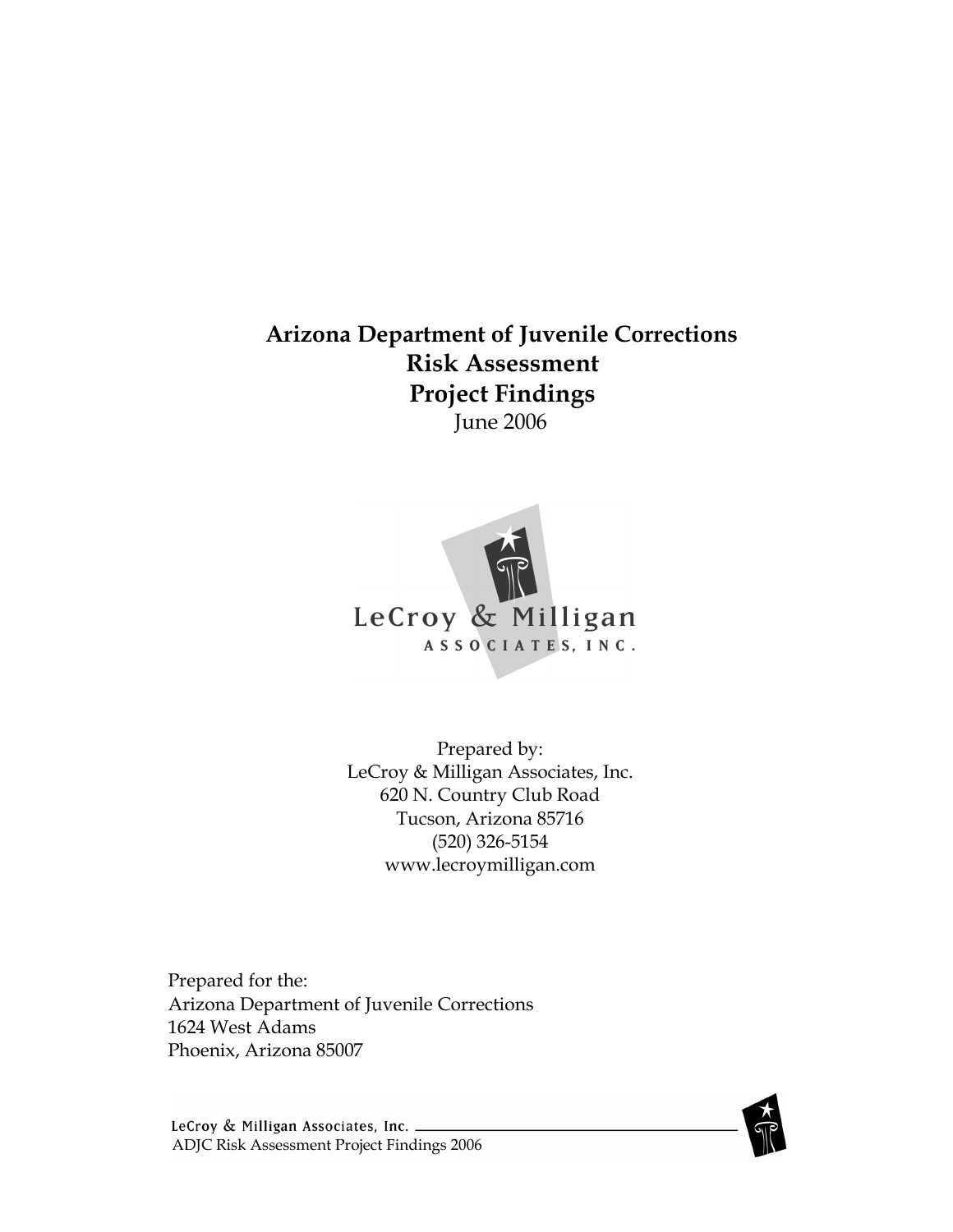# Acknowledgements

LeCroy & Milligan Associates, Inc. wishes to acknowledge and thank the Arizona Department of Juvenile Corrections for their time, support, and contribution to the completion of this risk assessment. We would especially like to thank John Vivian, Ph.D., Administrator of Research and Development, Gopal Chengalath, Ph.D., Senior Researcher, and Kim de Beus, M.A., Planner II for their hard work and dedication.

The project team leader, Hilary Smith, extends sincere appreciation to the LeCroy & Milligan Associates team, especially Judy Krysik, Ph.D., Jen Kozik, MPH, and Craig LeCroy, Ph.D., for their countless contributions to this project.

Suggested Citation: LeCroy & Milligan Associates, Inc. (2006). Arizona Department of Juvenile Corrections Risk Assessment Project Findings. Tucson, AZ: LeCroy & Milligan Associates, Inc.

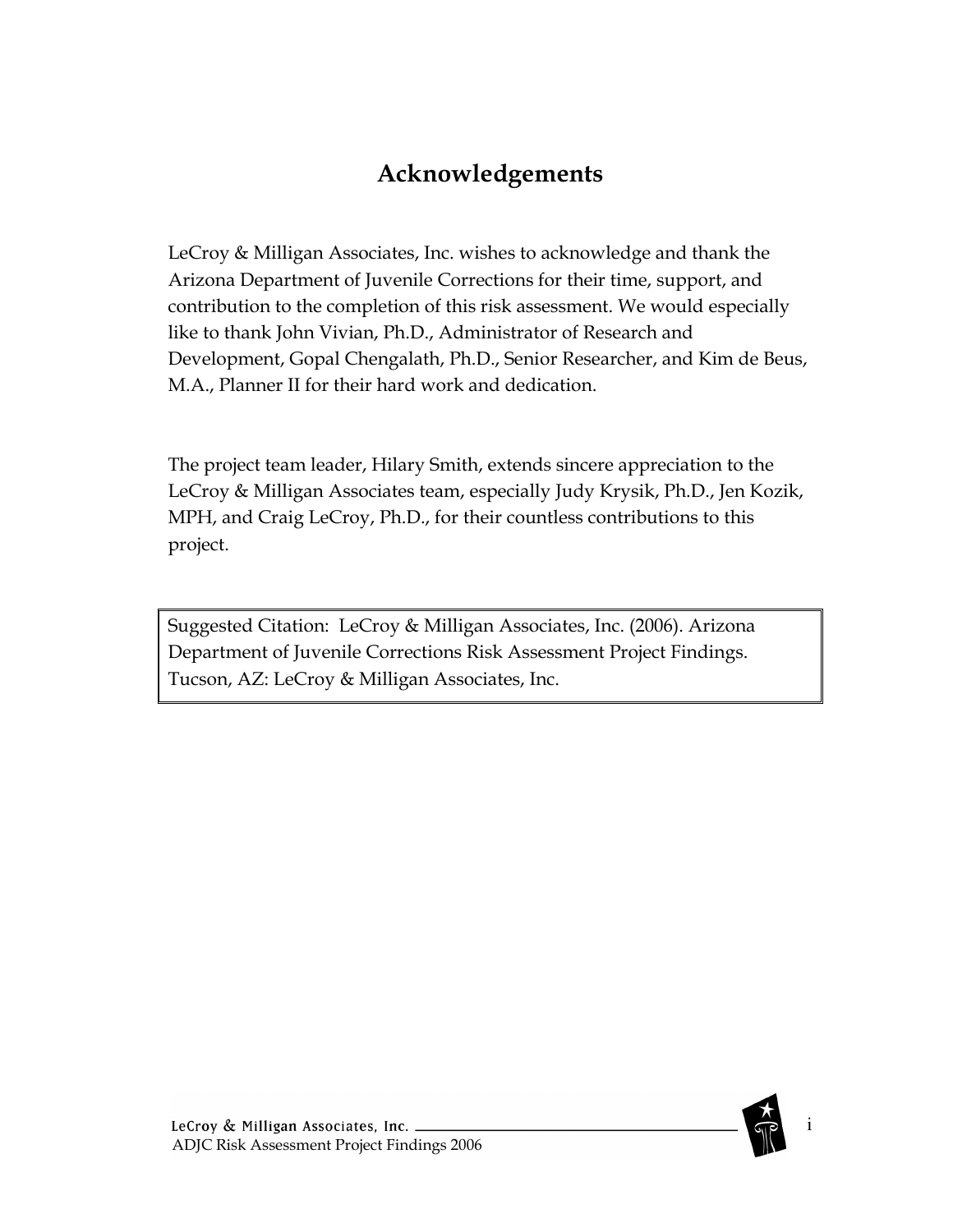# **Table of Contents**

# **List of Tables**

| Table 1. Comparison of the Construction and Validation Samples  8        |  |
|--------------------------------------------------------------------------|--|
| Table 2. Relationship between Risk Variables and Subsequent Recidivism 9 |  |
|                                                                          |  |
|                                                                          |  |
|                                                                          |  |
|                                                                          |  |

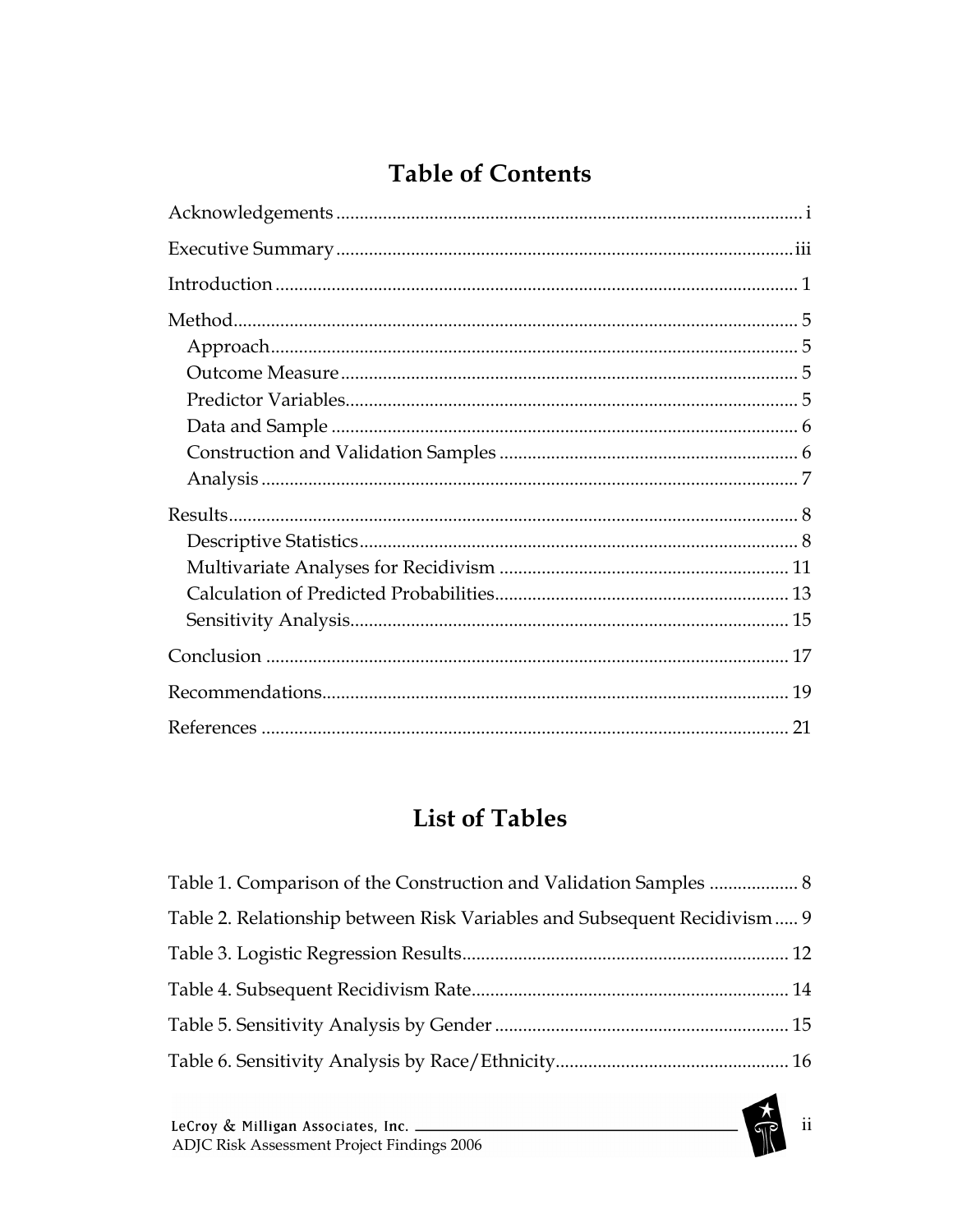# Executive Summary

The primary purpose of this project was to construct an interim risk tool for the Arizona Department of Juvenile Corrections (ADJC). The function of the interim risk tool is to statistically estimate the likelihood that an offender will continue to be involved in delinquent activity, and classify the offender according to their relative risk of continued involvement (Gottfredson, 1987; Krysik & LeCroy, 2002). The goal of statistical risk assessment is to effectively group offenders by risk level in order to allocate resources for higher-risk youth while maintaining validity and consistency in the assessment and decision-making process.

The development of an interim risk tool was constructed through an integrated three step approach: (1) a review of the literature related to modeling risk in juvenile correctional populations was conducted; (2) the interim risk tool was developed and subsequently validated on a separate, independent sample; and (3) risk tool administrators and users were surveyed to determine their perceptions and use of the current ADJC risk prediction instrument.

Historically, the type of information included in risk instruments includes the offender's criminal history, social history (e.g., substance abuse, education/employment, family background, psychological profile), and demographics (i.e., age, gender, race/ethnicity) (Cottle et al., 2001; Krysik & LeCroy, 2002). In most risk tools, the likelihood of recidivism is most closely related to a few consistent variables – criminal history, substance abuse, family background, and school performance.

### Method

Data were extracted from the Arizona Department of Juvenile Corrections Youthbase. Records from 1,567 youth released in years 2003 and 2004 were used, allowing for one year of follow-up data.

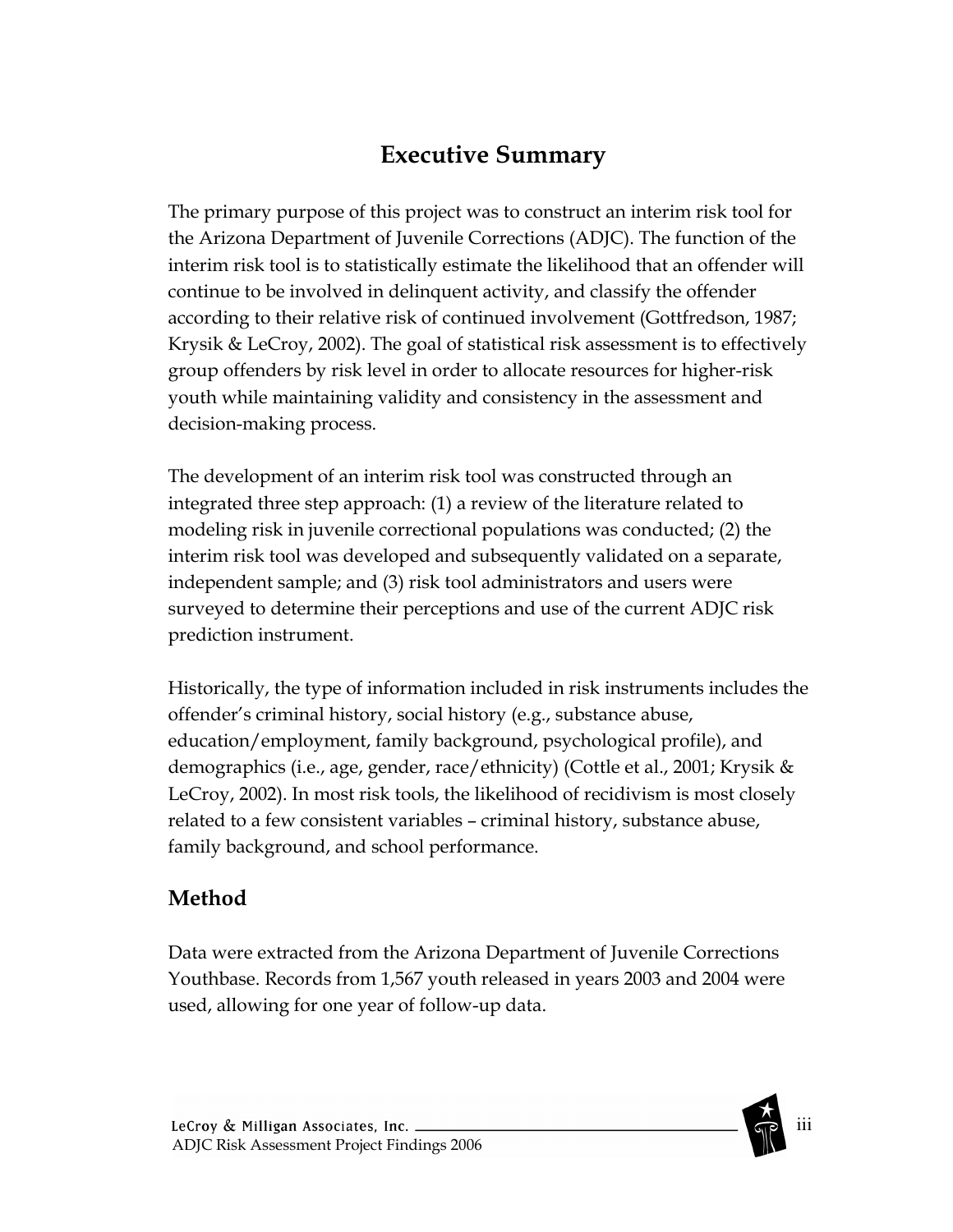Construction and validation of the interim risk tool followed five steps recommended in the literature for the successful development and implementation of risk assessment tools (Gottfredson & Snyder, 2005; Krysik & LeCroy, 2002):

- 1. The outcome measure, recidivism, was defined as return to custody within 12 months.
- 2. A set of potentially predictive items was specified to include available items in ADJC's Youthbase. These factors included youth demographics (gender, race/ethnicity), criminal history information (data on prior referrals/adjudications), and social history factors (i.e., school performance, substance use, family factors, history of abuse, peer relationships, health and hygiene).
- 3. The total sample was divided into two random and uniform samples a construction sample  $(N = 980)$  used to construct the interim risk tool and a validation sample ( $N = 587$ ) used to test the validity and efficacy of the interim risk tool. Tests of bivariate relationships were then conducted between recidivism and the individual predictor variables in the construction sample. A set of predictors found to be significantly related with recidivism were then entered into logistic regression, and using backward elimination a parsimonious set of variables that explained the greatest amount of variance in recidivism was identified. The likelihood in percentage terms that a juvenile will return to custody were then calculated to produce classifications of low-, medium-, and high-risk groups based on the probability of recidivism.
- 4. The interim risk tool was then tested on the independent validation sample to analyze the tool's ability to accurately distinguish offenders with a high risk of recidivating from those with a low risk.
- 5. Implementation of the current ADJC risk tool was analyzed to assess contextual issues that affect implementation such as its use and acceptance by key actors in the assessment process (e.g., Psychologists, Psych associates, Youth Program Officer (YPO) III - Caseworker) and the efficacy of risk instruments in making important treatment decisions.

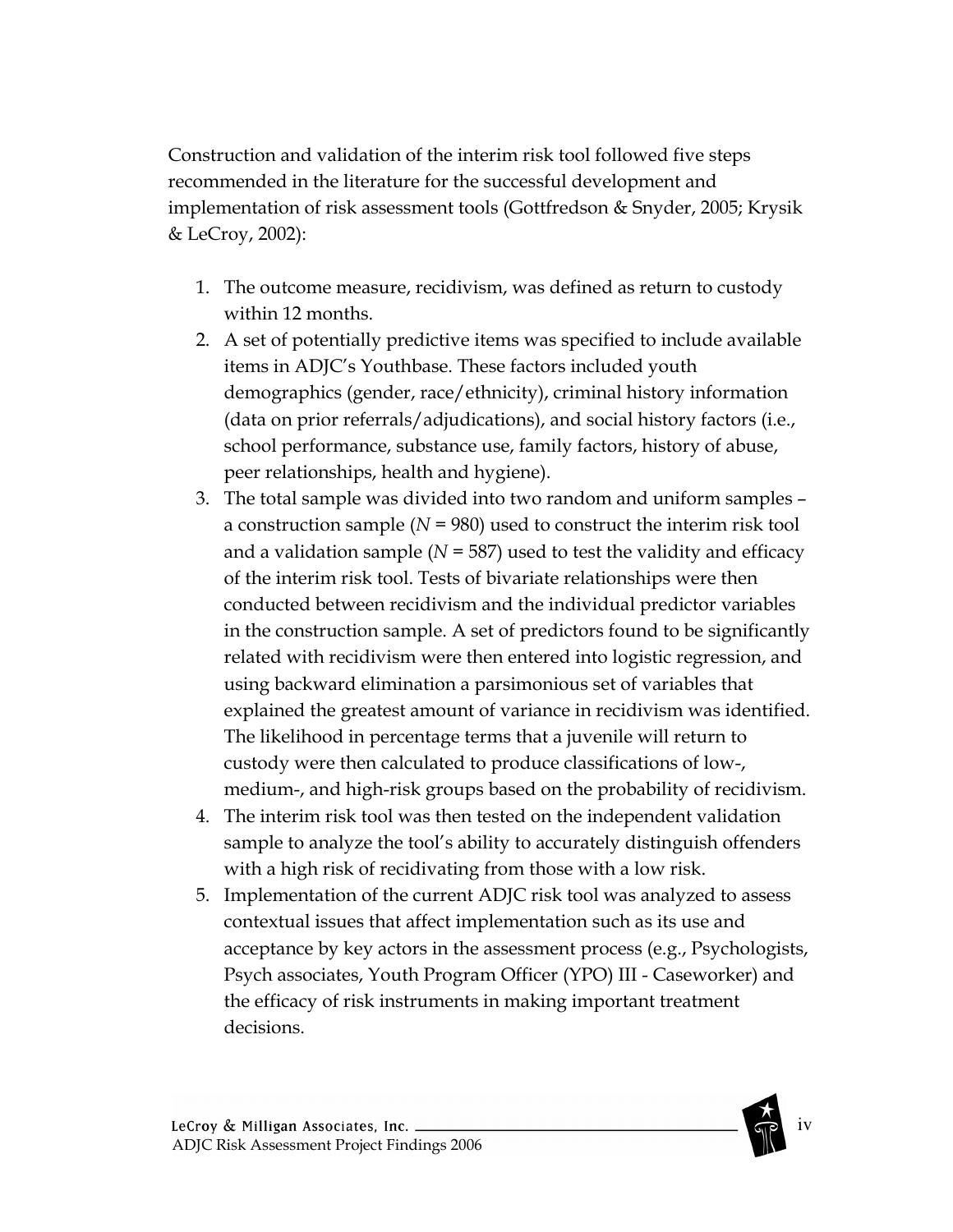# Findings

The interim risk tool includes four factors that were significant in the prediction of recidivism:

- 1. Age at release
- 2. Number of prior referrals
- 3. A history of substantiated physical and/or emotional abuse or neglect
- 4. Diagnosed as having exceptional educational needs (e.g., learning disability, special education needs).

All but one of these variables have a positive influence on the likelihood of recidivism. That is, the likelihood of recidivism increases with a history of substantiated physical/emotional abuse, increases with exceptional educational needs, and increases as number of prior referrals increase, but decreases as age at release increases.

The interim risk tool allows for the calculation of the likelihood (in percentage terms) that a juvenile will recidivate. For instance, the likelihood of a youth recidivating who is 15.41 years of age at time of release, has 28 prior referrals, is reported to have exceptional educational needs (e.g., learning disability, special education), but does not have a history of substantiated physical/emotional abuse is 88.74 percent. The probability of recidivism for a youth who is 17.35 years of age at release, has eight prior referrals, has no known exceptional educational needs (e.g., learning disability, special education), and does not have a history of substantiated physical or emotional abuse or neglect is 13.23 percent.

Upon calculating the likelihood of recidivism, the distribution of scores were examined in order to classify youth as low-, medium-, or high-risk. Cutoff points for classifying youth by risk level were identified by selecting scores that resulted in the greatest discrimination between low-, medium-, and highrisk groups and subsequent recidivism, and by considering two types of prediction error: false negatives (misclassifying a youth as low-risk when the youth actually recidivates) and false positives (misclassifying a youth as highrisk when the youth does not subsequently recidivate). Considering false

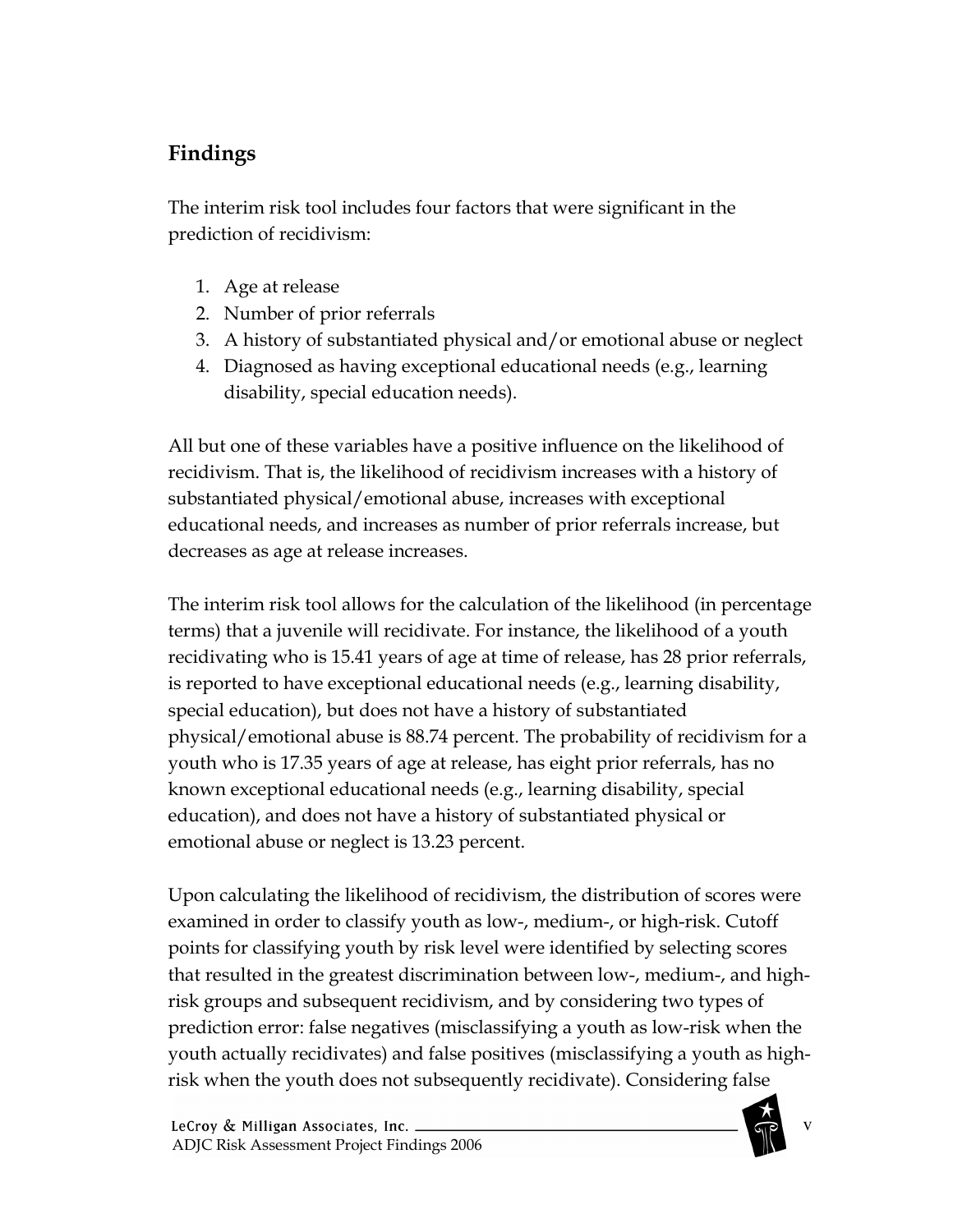negatives as more serious than false positives, and allowing for the greatest discrimination between low-, medium-, and high-risk groups, the following cutoff points were selected:

- 1. Low-risk probability of recidivism is 0.00 to 58.99 percent
- 2. Medium-risk probability of recidivism is 59.00 to 78.99 percent
- 3. High-risk probability of recidivism is 79.00 percent or higher

Accordingly, twenty-two percent of youth in the validation sample who were classified as low-risk ( $N = 498$ ) recidivated, forty-eight percent of youth classified as medium-risk recidivated  $(N = 65)$ , and seventy-one percent of the high-risk group ( $N = 24$ ) recidivated. Consequently, the recidivism rate for the high-risk group is over three times the rate for the low-risk group, and all three risk levels have recidivism rates that are distinctly different from each other.

Analysis of the interim risk tool was concluded by examining how well the risk instrument differentiates youth by level of risk when considering gender and racial/ethnic subgroups of juveniles. The interim risk tool was able to discriminate between low-, medium-, and high-risk group for males and females, as well as subgroups by race/ethnicity. For instance, low-risk white youth have a 21 percent recidivism rate while low-risk Hispanic youth have a 22.6 percent recidivism rate; high-risk white youth have a 75 percent recidivism rate and high-risk Hispanic have an 80 percent rate. In this case, both Hispanic and white high-risk groups have recidivism rates over three times the rate of the low-risk groups.

## Recommendations

It is recommended that ADJC adopt the developed interim risk tool as risk can be predicted with greater precision than is provided by the current ADJC risk prediction instrument. The use of the interim risk tool requires programming into the current ADJC information system and training of risk administrators and users. Training should include information on the scoring of the instrument but also on its predictive validity and the theoretical constructs which support its use. Furthermore, reliability of the risk tool must

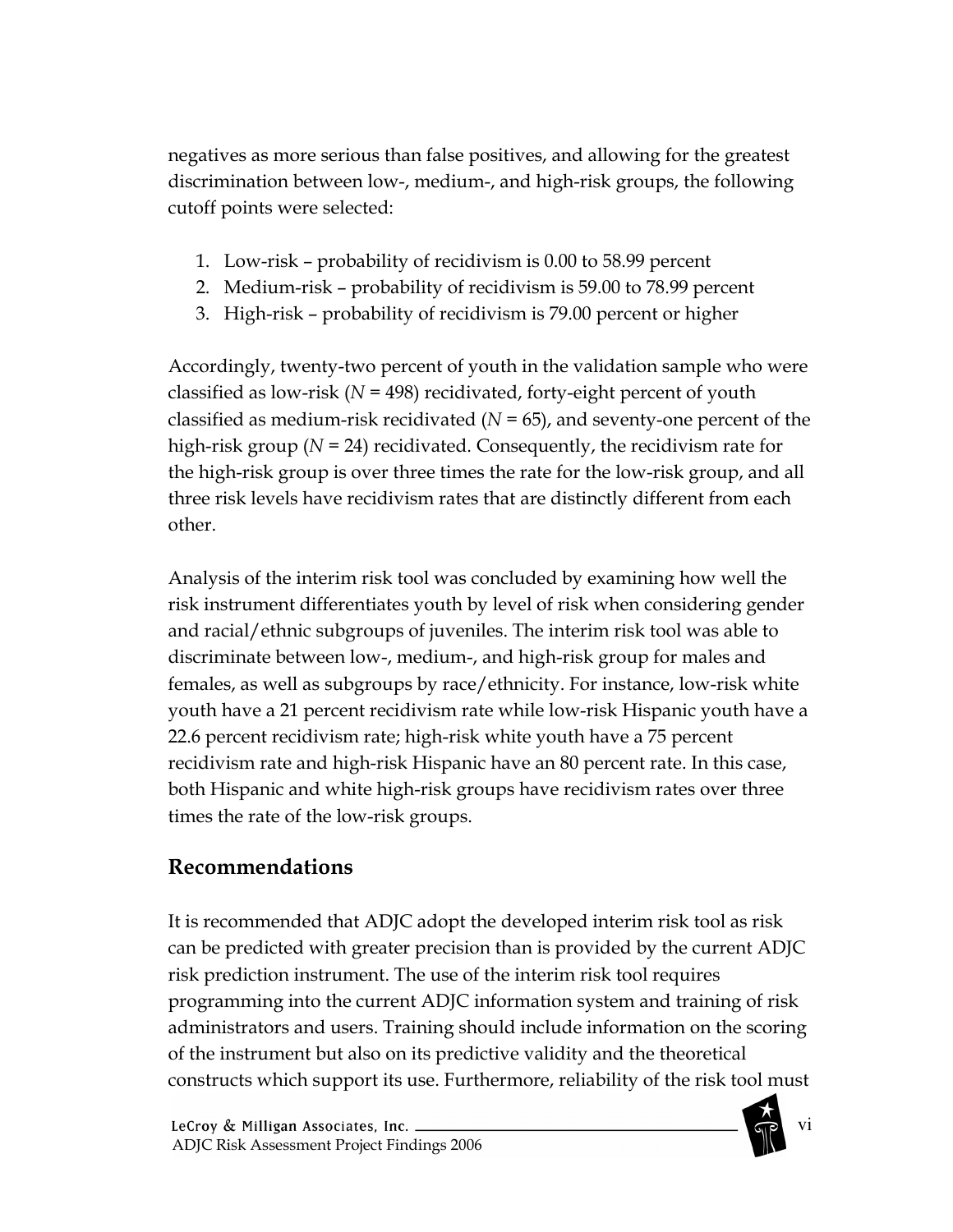be included in the implementation process. Finally, it is recommended that ADJC plan for and carry out subsequent validations of risk tools on a regular basis (e.g., annually) as validity of instruments can change over time.

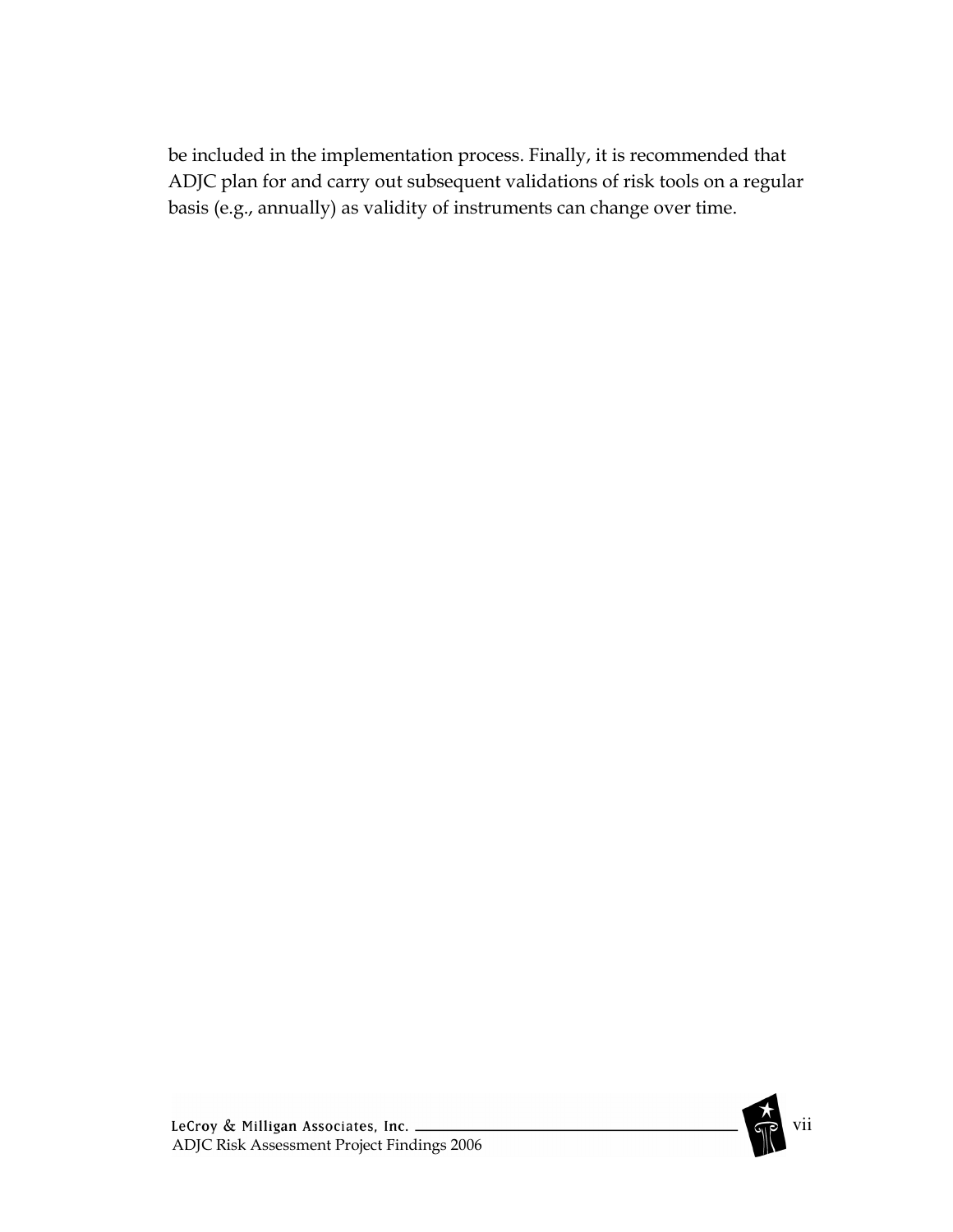## Introduction

Classifications are used throughout the juvenile justice system (e.g., arrest, disposition, determining level of supervision and intervention, parole). Often, these assessments are "clinical" and based on subjective judgments; yet, systematically and reliably derived statistical assessments are deemed more accurate than clinically trained decision makers. Actuarial/statistical risk instruments generally classify youth as low-, medium-, or high-risk for recidivism by estimating an offender's likelihood of reoffending based on their similarity to others who have recidivated in the past. Accordingly, the goal of statistical risk instruments is to identify a group of offenders with different rates of recidivism and focus intensive treatment interventions on those offenders with the greatest risk of returning to custody.

Research has classified risk assessment into three "generations" (Bonta, 1996). First-generation assessments consisted mainly of "clinical" subjective assessments or relied strictly on professional judgments. The weakness with this approach is that the rule for collecting information and formulating one's interpretation is subject to considerable personal discretion and are often difficult to replicate (Bonta, 1996). Second-generation assessments evolved to identify factors that are embedded in empirically developed instruments. These assessments are criticized for their lack of contribution to rehabilitative/treatment efforts due to their reliance on "static" factors that are historical in nature and insensitive to change over time (such as history of abuse and prior criminal record). Third-generation assessments are also empirically based but include both static and dynamic risk factors (dynamic factors include circumstances or conditions that can potentially be changed, i.e., substance abuse, peer associations, and school performance). Such factors are related to subsequent offending but may also be more effective targets for identifying level of treatment interventions. Research on the current use of risk assessments recommends that both static and dynamic factors be included in classification models in order to develop tools that would allow for both "a priori classification of risk" and the targeting of offenders for whom interventions are most likely to reduce subsequent offending (Andrews, Bonta, & Wormith, 2006; Bonta, 1996, 2002).

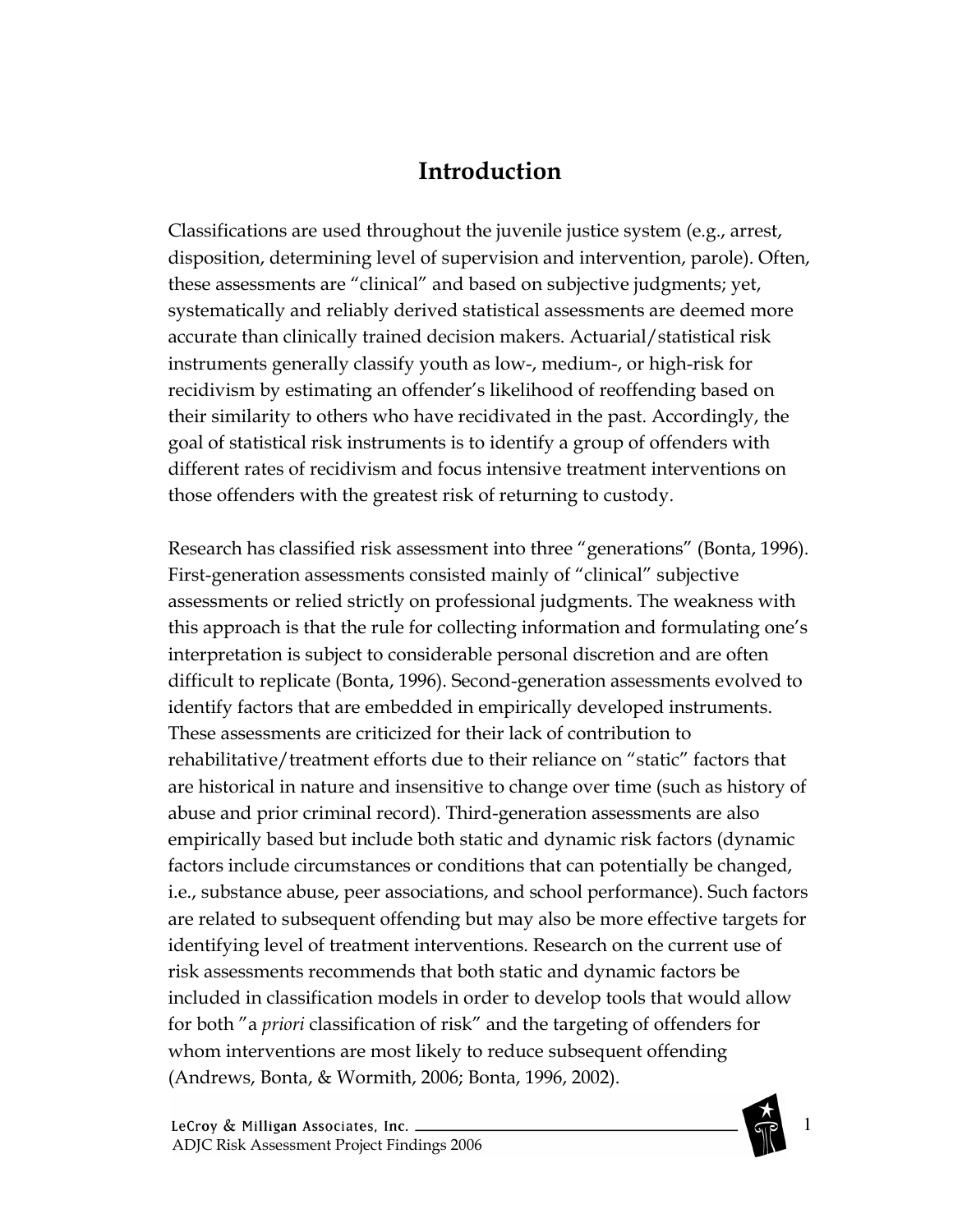Risk assessment serves a multitude of purposes including allocating resources in an informed and rational manner; making decisions about level of supervision, intervention, or security level in an efficient manner; and making decisions uniformly. Andrews, Bonta, and Hoge (1990) suggest that the administration of these decisions be based on three principles – risk, need, and responsivity. First, clinical decisions about level of supervision and intensity of services should be guided by the level of criminogenic risk offenders exhibit. For instance, Andrews and colleagues (1986: 377) suggest that "higher levels of supervision may reduce the recidivism of higher risk offenders but will have no such effect on the recidivism of low risk cases;" in fact, the risk principle suggests that the assignment of low-risk offenders to intensive services is a waste of scarce resources and may even increase recidivism. Second, the needs principle identifies targets of intervention (e.g., criminogenic needs), suggesting that recidivism will be reduced when criminogenic needs are met (Andrews et al., 2006; Brown, 1996). For instance, if substance abuse and negative peer relationships are found to be major risk and needs factors then programming should focus on those specific needs to reduce subsequent risk of recidivism. Finally, the responsivity principle suggests that decisions about treatment interventions should consider factors likely to affect an offender's responsiveness to treatment. That is, offenders should be placed in programs that match their personality, motivation, ability, and demographics (e.g., cognitive style, anxiety level, cultural/ethnic group considerations, age, and gender). Together, these three principles have important implications for the efficient use and allocation of agency resources (Andrews et al., 1986; Brown, 1996).

Prediction methods are used to estimate the probable future occurrence of some event or behavior based on how members of similar groups have behaved (Gottfredson & Moriarty, 2006; Krysik & LeCroy, 2002). Many statistical methods have been used in prediction studies including crossclassification tables, multiple regression, logistic regression, discriminant analysis, and a variety of clustering approaches. Several studies have attempted to demonstrate the relative utility of different statistical approaches to criminal justice prediction problems; however, there is no clear-cut empirical advantage of selecting one method over another

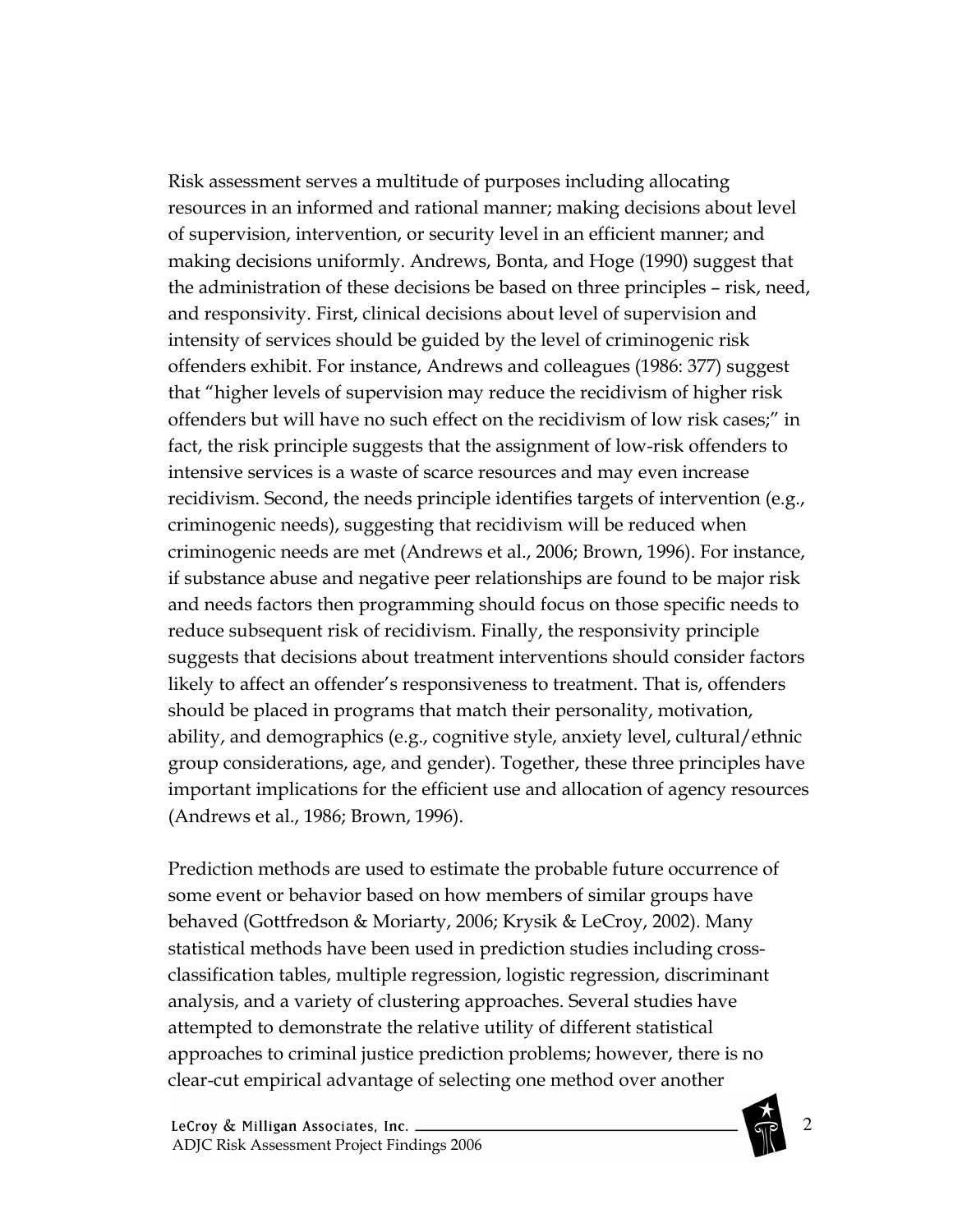(Gottfredson & Moriarty, 2006). Factors that do affect the accuracy of predictions, regardless of the method used, include base rate and selection ratios, sample selection and cross-validation, quality of data including an over reliance on static predictors, and misapplication of risk assessment tools.

The base rate is the relative frequency of an event in the population of interest (i.e., the rate of recidivism in the study population), which is typically expressed as a proportion or percentage (Gottfredson & Moriarty, 2006; Jones, 1996). Van Voorhis and Brown (1996) suggest that low base rates of the behavior to be predicted (e.g., recidivism) are a common prediction problem. Since the base rate of youth who go on to commit future offenses is low, one is never able to predict recidivism with total certainty; indeed, risk prediction is often difficult with events that have very high or very low rates of occurrence. The selection ratio, on the other hand, is the proportion of individuals identified by the prediction method as belonging to the outcome class (i.e., the proportion of offenders who are identified as recidivists by a particular predictive instrument) (Gottfredson & Moriarty, 2006; Jones, 1996). Selection ratios affect the accuracy of predictive instruments because selection ratios may be altered by manipulating scores used to classify individuals as low-, medium-, or high-risk for recidivism (Gottfredson & Moriarty, 2006: 185).

Another common methodological concern in prediction studies is sample selection. Samples used in constructing risk tools must be representative of the population to whom the instrument will be applied and the use of at least two samples is recommended (one for construction and one or more for validation). The rationale for using a separate sample for validation is to test the accuracy of the derived risk model on an independent sample (crossvalidation). Cross-validation is important in determining the predictive power of the instrument because the rate of classification using the construction sample will always be inflated (Jones, 1996). The goal of classification methods using cross-validation is to identify a group of offenders with widely different rates of re-offending (i.e., high-risk offenders whose probability of recidivism is three to four times greater than the identified low-risk offender). A classification that assigns all individuals to one category (i.e., low-risk) does not discriminate; one consequence of this is

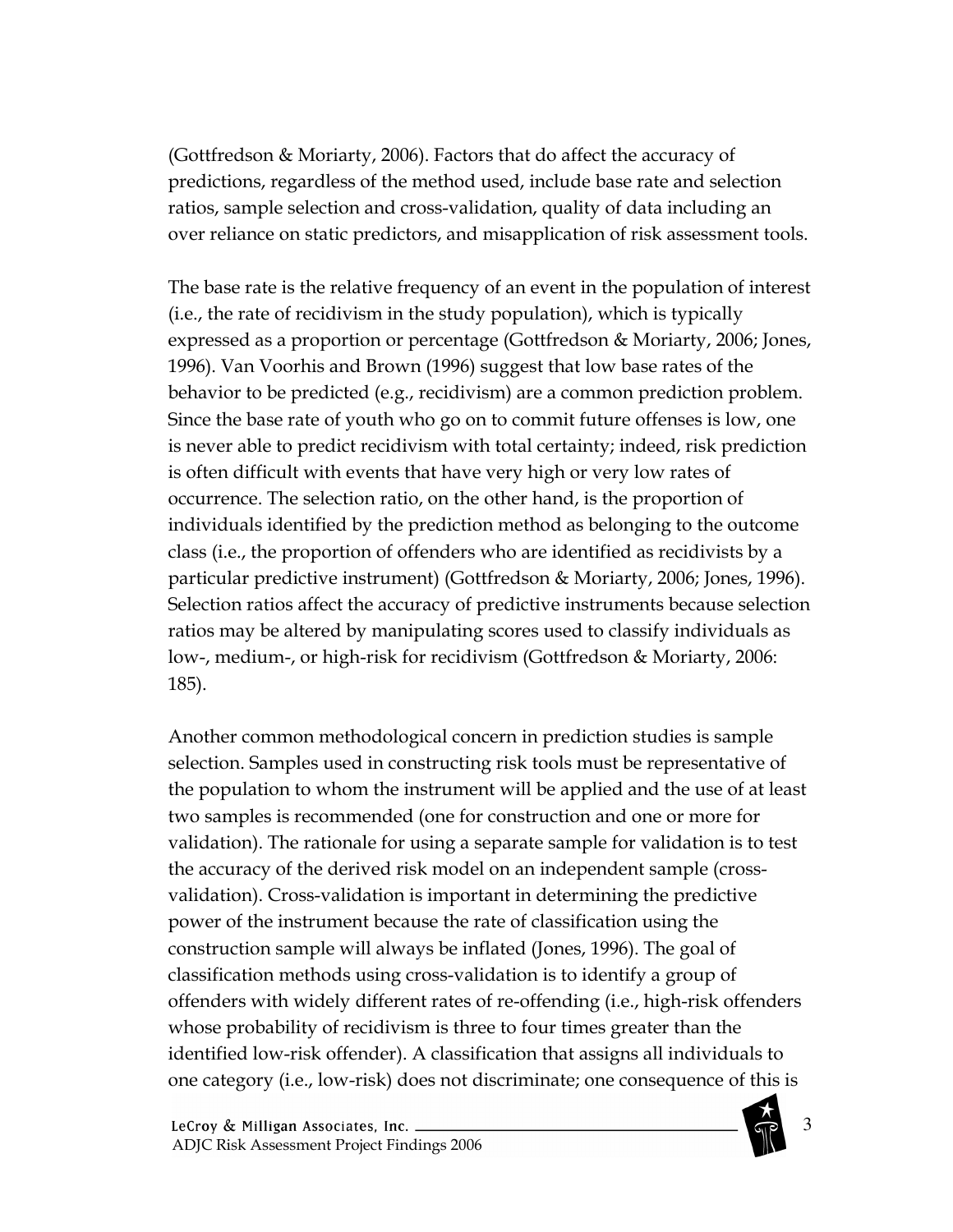that predictor items found useful in one location may not prove to be useful in another (Gottfredson & Snyder, 2005). Finally, sample size for prediction studies must be large, consisting of at least 500 cases, assigning half for construction and half for validation.

The quality of data available for a prediction study has significant implications on the accuracy of risk assessment tools. Quality of data can be affected by the extent of missing data and the type of available data. The main effect of missing data is that it reduces the size of the sample when conducting multivariate analysis (Jones, 1996; LeCroy, Krysik, & Palumbo, 1998). Accordingly, variables that have data missing for approximately 10 percent of the sample should be considered unstable/unreliable and excluded from analysis. Data available for prediction studies also can influence the predictive ability of the resulting tool. For instance, researchers suggest that relying too heavily on static predictors (those variables that are unchangeable) undermines the usefulness of risk assessment (Jones, 1996). Yet, some researchers suggest that dynamic risk factors (those that are amenable to change) are limited in criminal/juvenile justice system databases, thus creating an over reliance on static predictors when constructing predictive instruments.

When constructing a risk tool, developers need to be "clear about the intended purpose of any given statistically based risk assessment tool to avoid the problems of application and misapplication so common in the field today" (Gottfredson & Moriarty, 2006:193). For instance, Gottfredson and Moriarty (2006:192) suggest that risk assessments are increasingly "being used to predict success and failure in treatment programs," which is an obvious misapplication of a tool that was constructed to determine public safety risk. Accordingly, the type of assessment being constructed (i.e., risk, need) must remain at the center of the development and implementation processes.

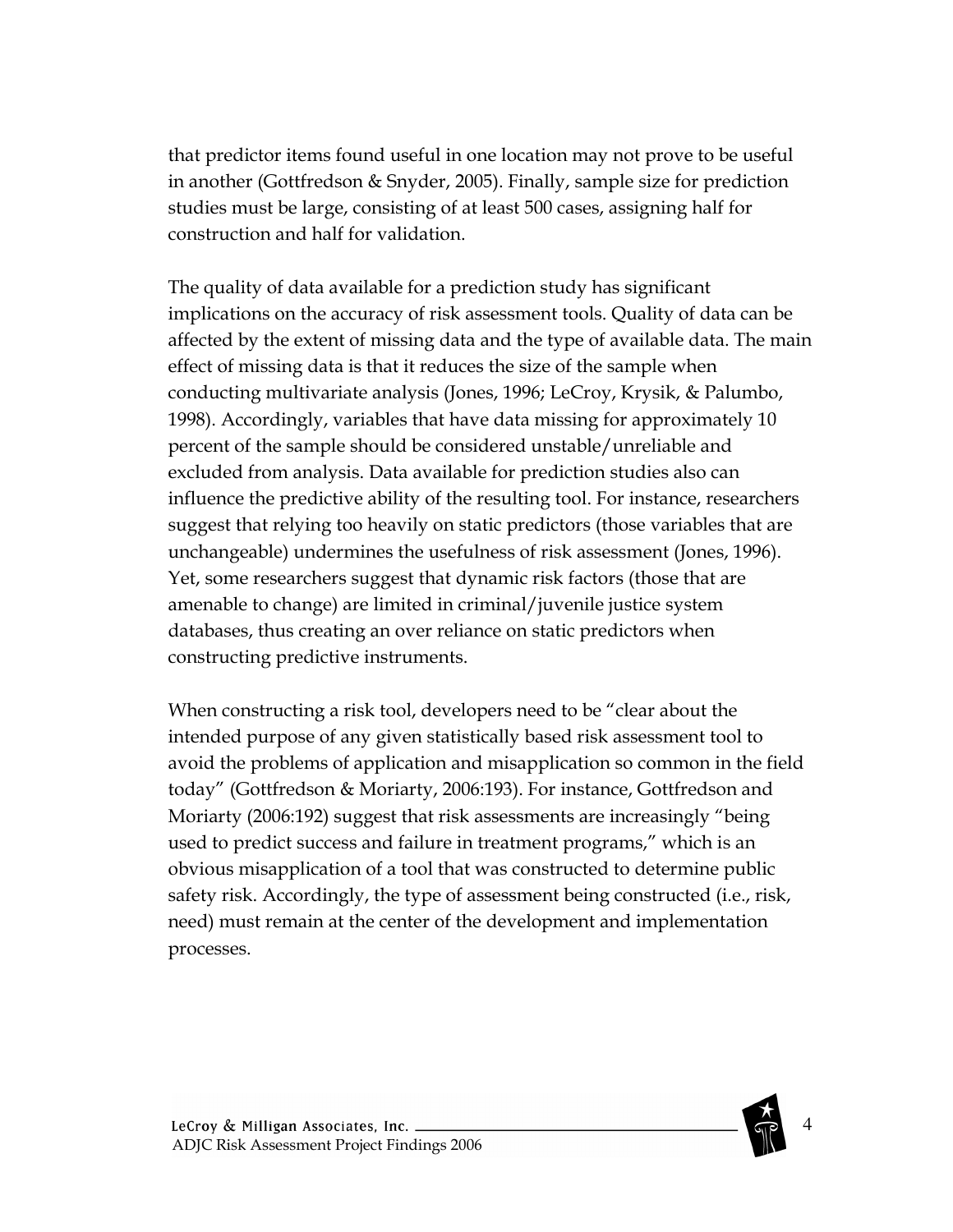# Method

## Approach

Development followed five steps recommended in the literature as necessary to the successful development and implementation of any risk assessment instrument (Gottfredson & Snyder, 2005; LeCroy et al, 1998):

- 1. Clearly defining the behavior to be predicted (the outcome measure)
- 2. Identifying a set of potentially predictive variables
- 3. Measuring relations between the predictor variables and outcome measure to construct the risk model
- 4. Testing the relations/model in an independent validation sample
- 5. Applying the model in situations for which it was developed (i.e., implementation of the risk tool)

#### Outcome Measure

The first step in the analysis was to establish the outcome measure. This involves defining the behavior to be predicted, which defines the standard for selecting predictors and testing the validity of results (Gottfredson & Snyder, 2005). The outcome measure for this study was recidivism, defined as "return to custody" within 12 months. This outcome measure was selected because it is commonly used by ADJC. In this study, 29% of youth in the construction sample and 27% of youth in the validation sample recidivated.

### Predictor Variables

Potential predictor variables were selected based on their empirical link to recidivism or their theoretical association with delinquency (e.g., Agnew, 1992; Akers, 1985; Cottle et al., 2001; Hirschi, 1969; LeCroy et al., 1998; Shaw & McKay, 1972; Sutherland & Cressey, 1978; Wasserman et al., 2003). Risk factors commonly found to be key predictors of recidivism include history of offending (age at first complaint/adjudication, severity of current offense, number of prior offenses), prior out-of-home placements, emotional stability (learning disability, personality, intellectual ability, mental health

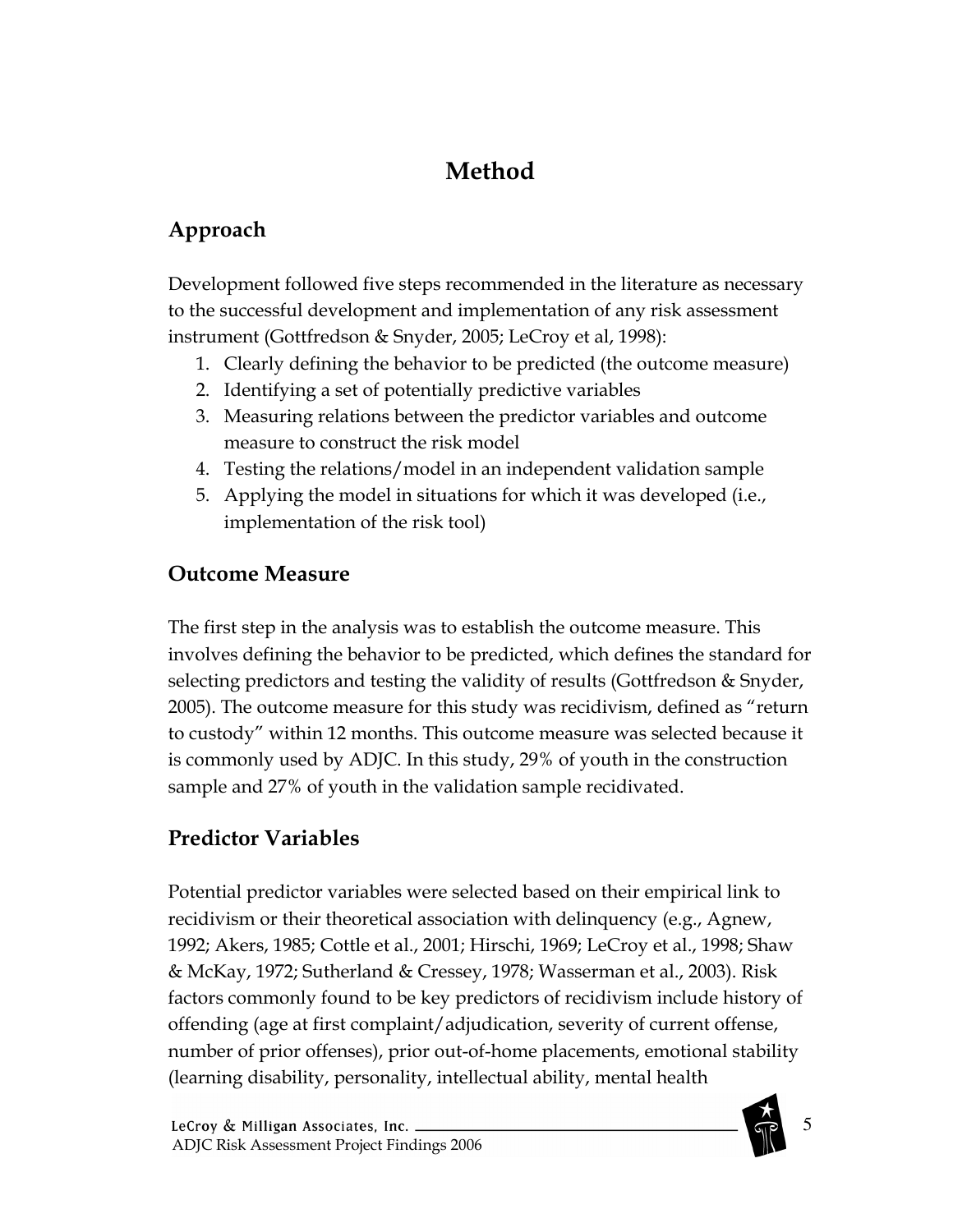history/needs), school problems, health/hygiene, substance use, abuse as a child, family factors (parental substance use, lack of parental supervision, family structure, family criminality), running away, negative peer relationships, community disorganization, and extreme economic deprivation. Among all of the identified variables, criminal history indicators have commonly been found to be the best predictors of recidivism. Potential predictor variables available for this study included youth demographics (race/ethnicity, gender), criminal history (i.e., age at first referral and first adjudication, number of referrals and adjudications, current offense type), and social history information (i.e., intellectual deficits, substance use, gang affiliation, history of abuse, life skills, family criminality, parental substance use, family financial status, family conflict, education/employment, school problems, and health/hygiene).

### Data and Sample

To examine risk factors associated with recidivism, data were collected from the Arizona Department of Juvenile Corrections. The sample was based on the records of 1,567 youth who were released in years 2003 and 2004. The use of these two release cohorts provided an ample interval to obtain recidivism data (one full-year of follow-up). The total sample included 1,354 males (86%) and 213 females (14%), of whom 45% were Hispanic, 34% were Caucasian, 10% were African-American, 5% Mexican National, and 5% Native American. Over 90 percent reported serious alcohol or drug abuse problems  $(N = 1,440)$ . Twenty-nine percent of the youth were diagnosed as having exceptional educational needs (e.g., learning disabilities, special education).

### Construction and Validation Samples

Of the number of juveniles available for this study, 60 percent ( $N = 980$ ) were randomly assigned to the construction sample (the sample on which the prediction instrument was developed) and the remaining 40 percent ( $N = 587$ ) were used as a validation sample (the sample reserved for verifying/testing results).

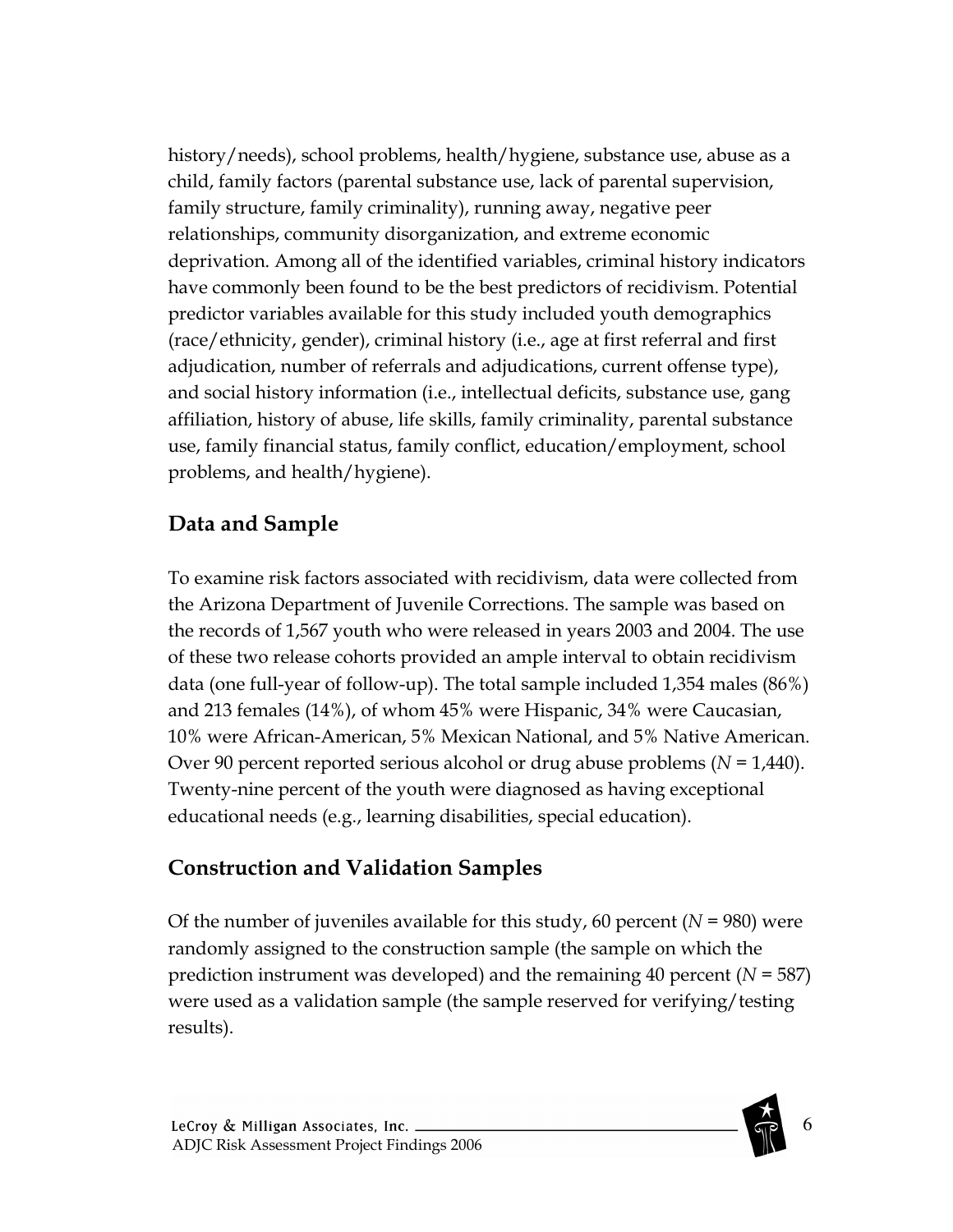### Analysis

Upon identifying the outcome and predictor variables, the next step included testing the relationships between the predictor variables and the outcome measure in the construction sample. Once significant relations were identified in the construction sample, relations were then verified by testing them on a separate, validation sample (cross-validation). The next section describes these results.

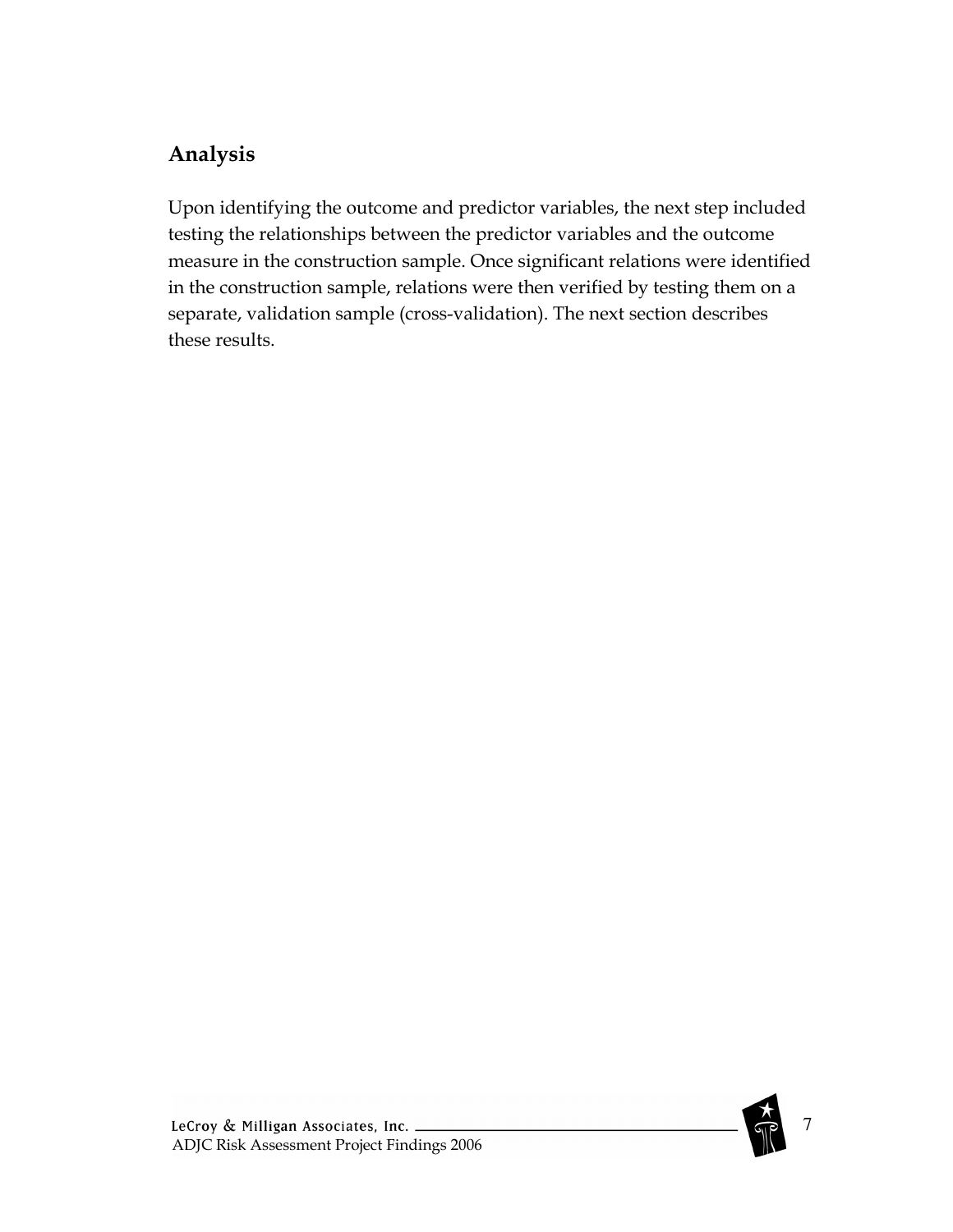## Results

#### Descriptive Statistics

Table 1 compares the construction and validation samples. In both samples, the majority of youth were male, Hispanic, under age 13 at first referral, property offenders, and had serious alcohol/drug abuse problems. Almost half of the sample reported gang affiliation and over two-fifths had 11 or more prior referrals.

|                                | Construction | Sample      | Validation | Sample      |
|--------------------------------|--------------|-------------|------------|-------------|
|                                |              | $N($ %) who |            | $N$ (%) who |
| Variable                       | $N($ %)      | Recidivated | $N($ %)    | Recidivated |
|                                | 980          | 283 (28.9)  | 587        | 158 (26.9)  |
| 2003 cohort                    | 493 (50.3)   | 117(23.7)   | 334 (56.9) | 76 (22.8)   |
| 2004 cohort                    | 487 (49.7)   | 166 (34.1)  | 253(43.1)  | 82 (32.4)   |
| Under age 16 at release        | 156 (15.9)   | 96(61.1)    | 109 (18.6) | 56 (51.4)   |
| Under age 13 at first referral | 517 (52.8)   | 197 (38.1)  | 286 (48.7) | 106(37.1)   |
| Race/ethnicity                 |              |             |            |             |
| Hispanic                       | 453 (46.2)   | 132(29.1)   | 259 (44.1) | 77 (29.7)   |
| Caucasian                      | 350 (35.7)   | 103 (29.4)  | 181 (30.8) | 45 (24.9)   |
| African-American               | 89 (9.1)     | 27(30.3)    | 65(11.1)   | 17(26.2)    |
| Native American                | 46(4.7)      | 12(26.1)    | 32(5.5)    | 6(18.8)     |
| <b>Mexican National</b>        | 40(4.1)      | 8(20.0)     | 42(7.2)    | 12(28.6)    |
| Other                          | 2(.2)        | 1(50.0)     | 8(1.4)     | 1(12.5)     |
| Gender                         |              |             |            |             |
| Male                           | 836 (85.3)   | 244 (29.2)  | 518 (88.2) | 148 (28.6)  |
| Female                         | 144 (14.7)   | 39(27.1)    | 69 (11.8)  | 10(14.5)    |
| Offense Type                   |              |             |            |             |
| Property                       | 425 (43.4)   | 123 (28.9)  | 234 (39.9) | 67(28.6)    |
| Person                         | 201 (20.5)   | 55 (27.4)   | 131 (22.3) | 39 (29.8)   |
| Drug                           | 170 (17.3)   | 50(29.4)    | 111 (18.9) | 19(17.1)    |
| Public Order                   | 106(10.8)    | 31(29.2)    | 53 $(9.0)$ | 19(35.8)    |
| Other                          | 76 (7.8)     | 24 (31.5)   | 57(9.7)    | 14 (24.6)   |
| Missing                        |              |             | 1(.2)      | 0(0.0)      |
| 11 or more prior referrals     | 471 (48.1)   | 171 (36.3)  | 243 (41.4) | 71 (29.2)   |
| Average # of prior referrals   | 11.2(5.8)    |             | 10.7(6.2)  |             |

#### Table 1. Comparison of the Construction and Validation Samples

LeCroy & Milligan Associates, Inc. \_

ADJC Risk Assessment Project Findings 2006

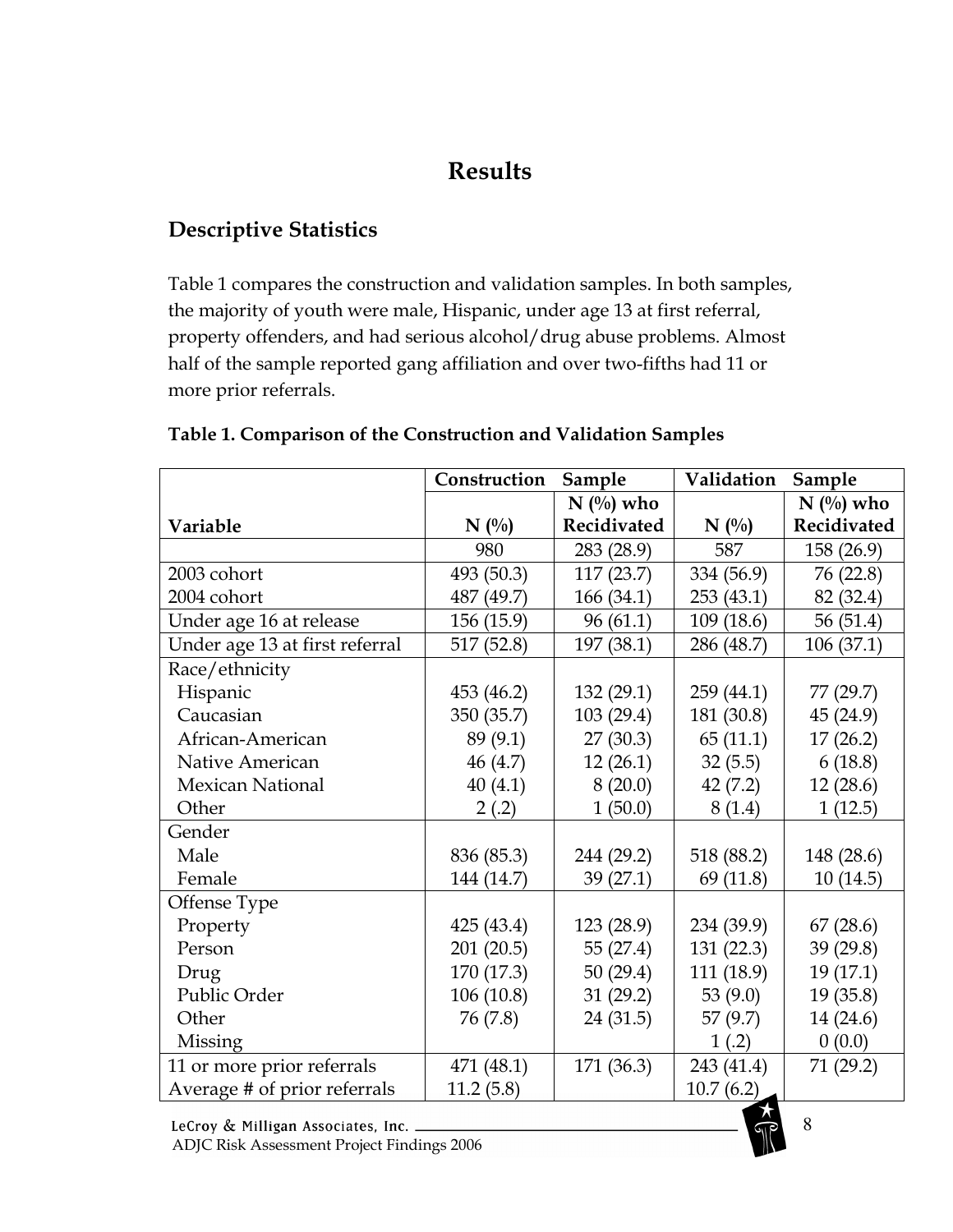|                               | Construction | Sample      | Validation | Sample      |
|-------------------------------|--------------|-------------|------------|-------------|
|                               |              | $N$ (%) who |            | $N$ (%) who |
| Variable                      | $N($ %)      | Recidivated | $N($ %)    | Recidivated |
| 5 or more adjudications       | 606(61.8)    | 203 (71.7)  | 335(57.1)  | 108 (68.4)  |
| Average # of adjudications    | 5.7(2.9)     |             | 5.4(2.9)   |             |
| Youth is diagnosed as having  |              |             |            |             |
| exceptional educational       |              |             |            |             |
| needs, e.g., learning         |              |             |            |             |
| disability, special education | 280 (28.6)   | 103(36.8)   | 179 (30.5) | 54 (34.2)   |
| Serious alcohol or drug abuse |              |             |            |             |
| problems with serious         |              |             |            |             |
| disruption of functioning     | 767 (78.3)   | 227(29.6)   | 531 (90.4) | 142 (89.9)  |
| History of substantiated      |              |             |            |             |
| physical or emotional abuse   |              |             |            |             |
| or neglect                    | 114 (11.6)   | 45(39.5)    | 70(11.9)   | 24 (15.2)   |
| One or both caregivers        |              |             |            |             |
| and/or siblings are currently |              |             |            |             |
| incarcerated                  | 149 (15.2)   | 52 (34.9)   | 76 (12.9)  | 30(19.0)    |
| Gang affiliation              | 456 (46.5)   | 148 (32.5)  | 277 (47.2) | 90(57.0)    |

To examine how strongly predictor variables of risk are associated with subsequent recidivism, we conducted bivariate tests of statistical significance between recidivism and each predictor variable. Chi-square tests were conducted for each predictor variable with discrete categories. For predictor variables measured at the interval-ratio level of measurement, t-tests were conducted. A significance of .05 was used as the criterion for retention in the study. Table 2 reports the distribution of recidivism for each of the predictor variables and the significance level.

Table 2. Relationship between Risk Variables and Subsequent Recidivism  $-$  Construction Sample ( $N = 980$ )

|                                       | <b>Non-Recidivists</b> | <b>Recidivists</b> | Level of     |
|---------------------------------------|------------------------|--------------------|--------------|
|                                       | $(N = 697)$            | $(N = 283)$        | statistical  |
| Variable                              | $N($ %)                | $N($ %)            | significance |
| Some or serious alcohol/drug          |                        |                    |              |
| abuse problems                        | 641(92.0)              | 268 (94.7)         | .135         |
| <b>Emotional stability: Excessive</b> |                        |                    |              |
| responses which                       |                        |                    |              |
| prohibit/severely limit               |                        |                    |              |
| adequate functioning                  | 248 (35.6)             | 117(41.3)          | .091         |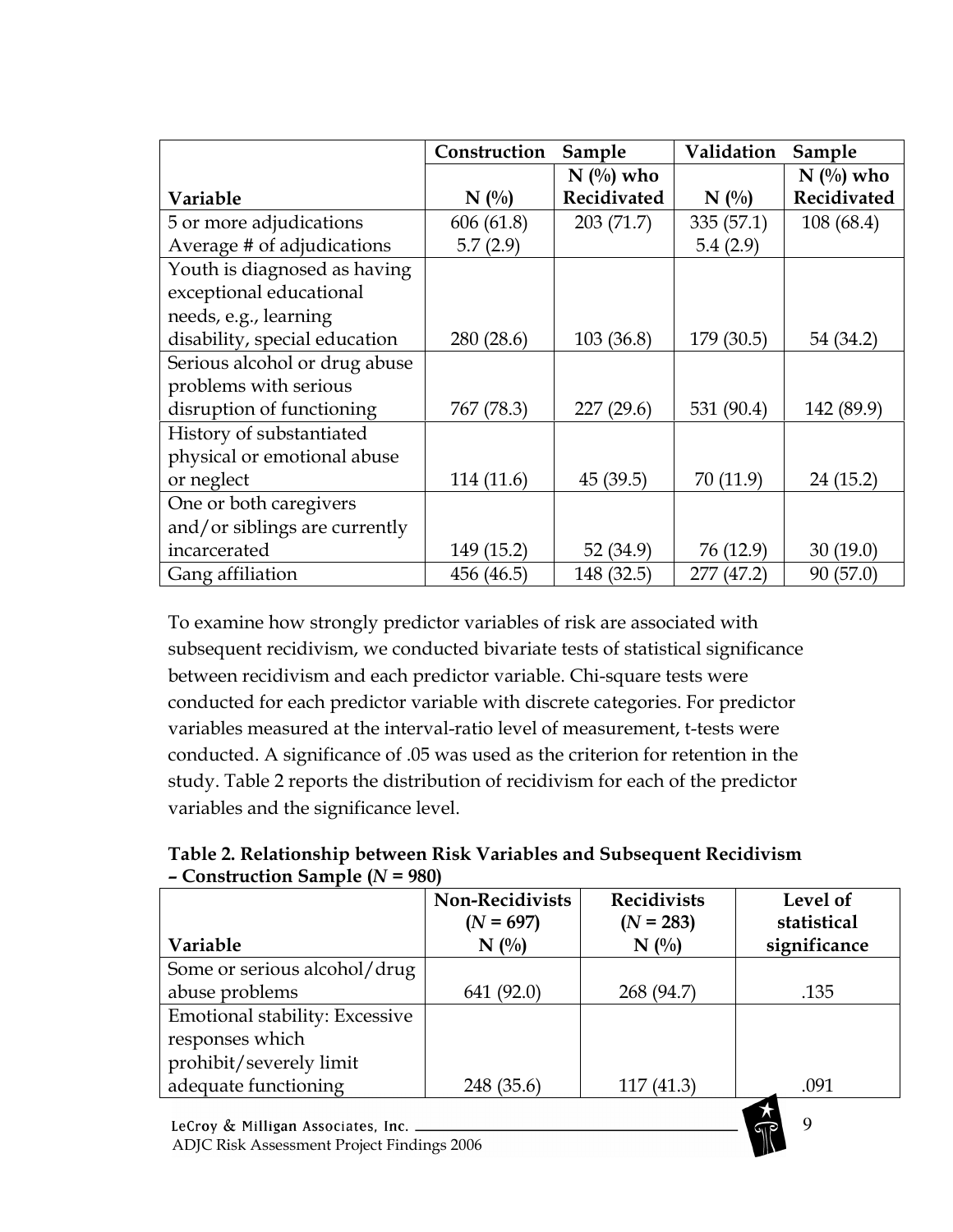|                               | <b>Non-Recidivists</b> | <b>Recidivists</b>     | Level of                    |
|-------------------------------|------------------------|------------------------|-----------------------------|
| Variable                      | $(N = 697)$<br>$N($ %) | $(N = 283)$<br>$N($ %) | statistical<br>significance |
| Life skills: unable to live   |                        |                        |                             |
| independently                 | 106(15.2)              | 33(11.7)               | .149                        |
| Current family financial      |                        |                        |                             |
| stress                        | 221 (31.7)             | 99 (35.0)              | .322                        |
| Unemployed or                 |                        |                        |                             |
| underemployed                 | 409 (58.7)             | 132 (46.6)             | .001                        |
| Youth is diagnosed as having  |                        |                        |                             |
| exceptional educational needs |                        |                        |                             |
| (learning disability, special |                        |                        |                             |
| education)                    | 177(25.4)              | 103 (36.4)             | .001                        |
| Gang affiliation              | 308 (44.2)             | 148 (52.3)             | .021                        |
| Severe school behavior        |                        |                        |                             |
| problems or not attending     |                        |                        |                             |
| school/expelled               | 611 (87.7)             | 250 (88.3)             | .768                        |
| Youth has health/hygiene      |                        |                        |                             |
| needs                         | 249 (35.7)             | 90(31.8)               | .242                        |
| History of substantiated      |                        |                        |                             |
| physical or emotional abuse   |                        |                        |                             |
| or neglect                    | 69(9.9)                | 45 (15.9)              | .008                        |
| Substantiated intra-familial  |                        |                        |                             |
| sexual abuse                  | 26(3.7)                | 13(4.6)                | .531                        |
| Conflict in home              | 429(61.5)              | 188 (66.4)             | .152                        |
| Substance abuse - family      | 418 (60.0)             | 192 (67.8)             | .021                        |
| Conviction/adjudication       |                        |                        |                             |
| within the family (caregiver  |                        |                        |                             |
| or sibling), currently or     |                        |                        |                             |
| within the last ten years     | 452 (64.8)             | 208 (73.5)             | .009                        |

Note: All percentages reported are valid percentages.

|                               |                        | <b>Recidivists</b> | Level of     |
|-------------------------------|------------------------|--------------------|--------------|
|                               | <b>Non-Recidivists</b> | Mean               | statistical  |
| Variable                      | Mean (Std Dev)         | (Std Dev)          | significance |
| Average age at release        | 17.3(0.83)             | 16.4(.92)          | .000         |
| Average age at first referral | 13.0(2.0)              | 12.1(1.8)          | .000         |
| Average number of prior       |                        |                    |              |
| referrals                     | 10.6(5.7)              | 12.7(5.8)          | .000         |
| Average number of             |                        |                    |              |
| adjudications                 | 5.4(2.7)               | 6.4(3.3)           | .000         |

10

LeCroy & Milligan Associates, Inc. \_\_ ADJC Risk Assessment Project Findings 2006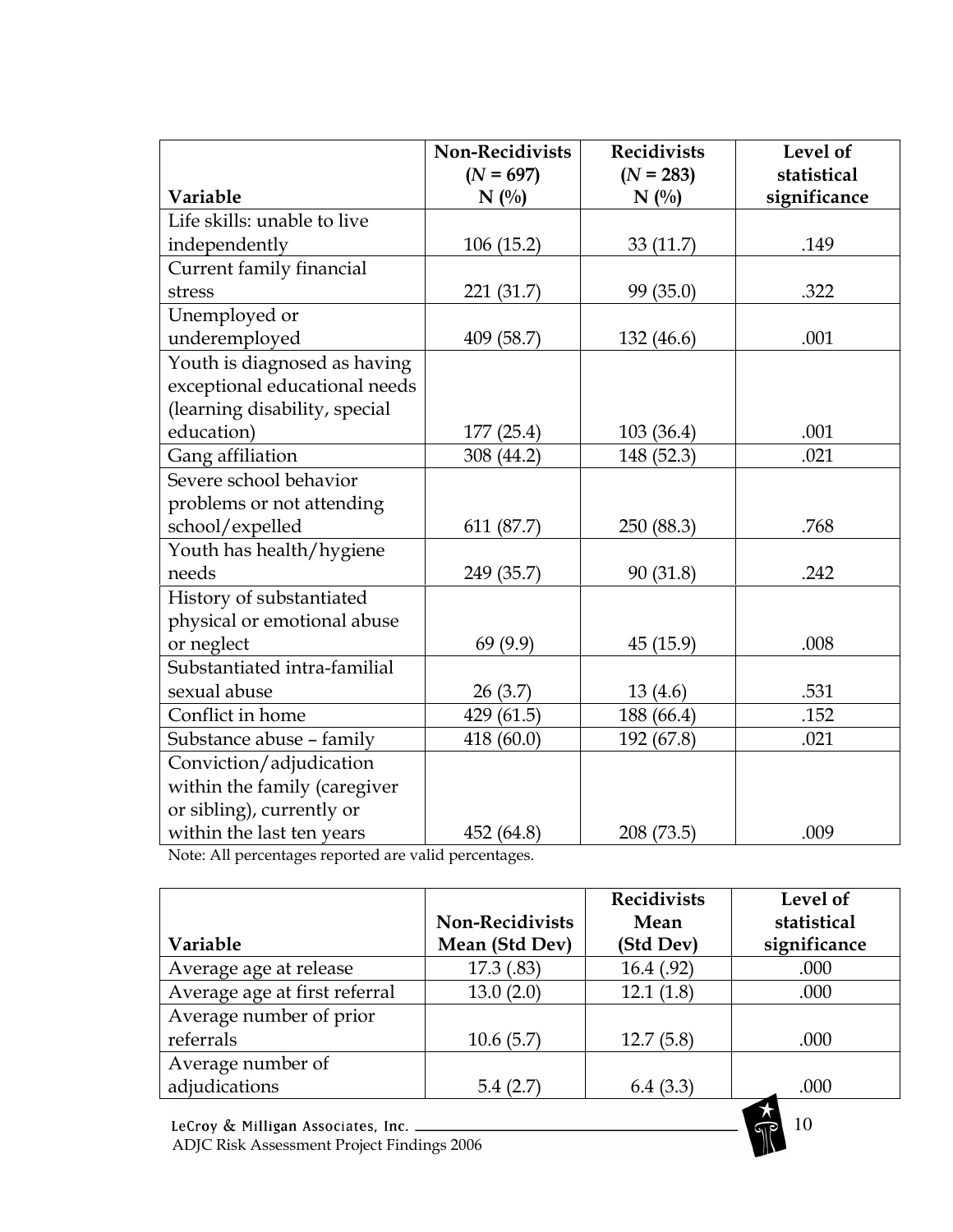Correlation matrices including the variables that were retained for each group (those with a significance level of .05 or better<sup>1</sup>) were checked to assess the likelihood of multicollinearity. Multicollinearity exists when predictor variables are highly correlated with one another (i.e., correlations higher than .8). None of the correlations exceeded .8; therefore, no variables were excluded from the analysis for reasons of multicollinearity.

#### Multivariate Analyses for Recidivism

Logistic regression techniques were used to assess risk factors associated with recidivism and to estimate recidivism rates for offenders. Logistic regression is an appropriate statistical procedure when attempting to predict a discrete outcome (i.e., an outcome variable composed of only two categories such as recidivism versus non-recidivism) from a set of predictor variables (Menard, 2001). The main advantage of logistic regression is that few statistical assumptions are required for its use. Furthermore, it generates exact probability values that are constrained between zero and one (Gottfredson  $&$ Snyder, 2005; Hosmer & Lemeshow, 1989).

In logistic regression, coefficients (b) tell the change in the log odds of being in the category of interest on the dependent variable (e.g., the change in the log odds of recidivism), associated with a one-unit change in the independent variable, controlling for all other independent variables in the model (Menard, 2001). If the coefficient of a predictor variable is positive, then the probability of recidivism increases as the numerical value of the variable increases, with all other variables being held constant. Conversely, a negative coefficient indicates that larger values of the predictor variable are associated with a diminished probability of recidivism.



 $\overline{a}$  $1$  Variables retained included: unemployed/underemployed; youth is diagnosed as having exceptional educational needs; gang affiliation; history of substantiated physical or emotional abuse/neglect; familial substance abuse; conviction/adjudication within the family, currently or within the last ten years; age at release; age at first referral; number of prior referrals; number of adjudications.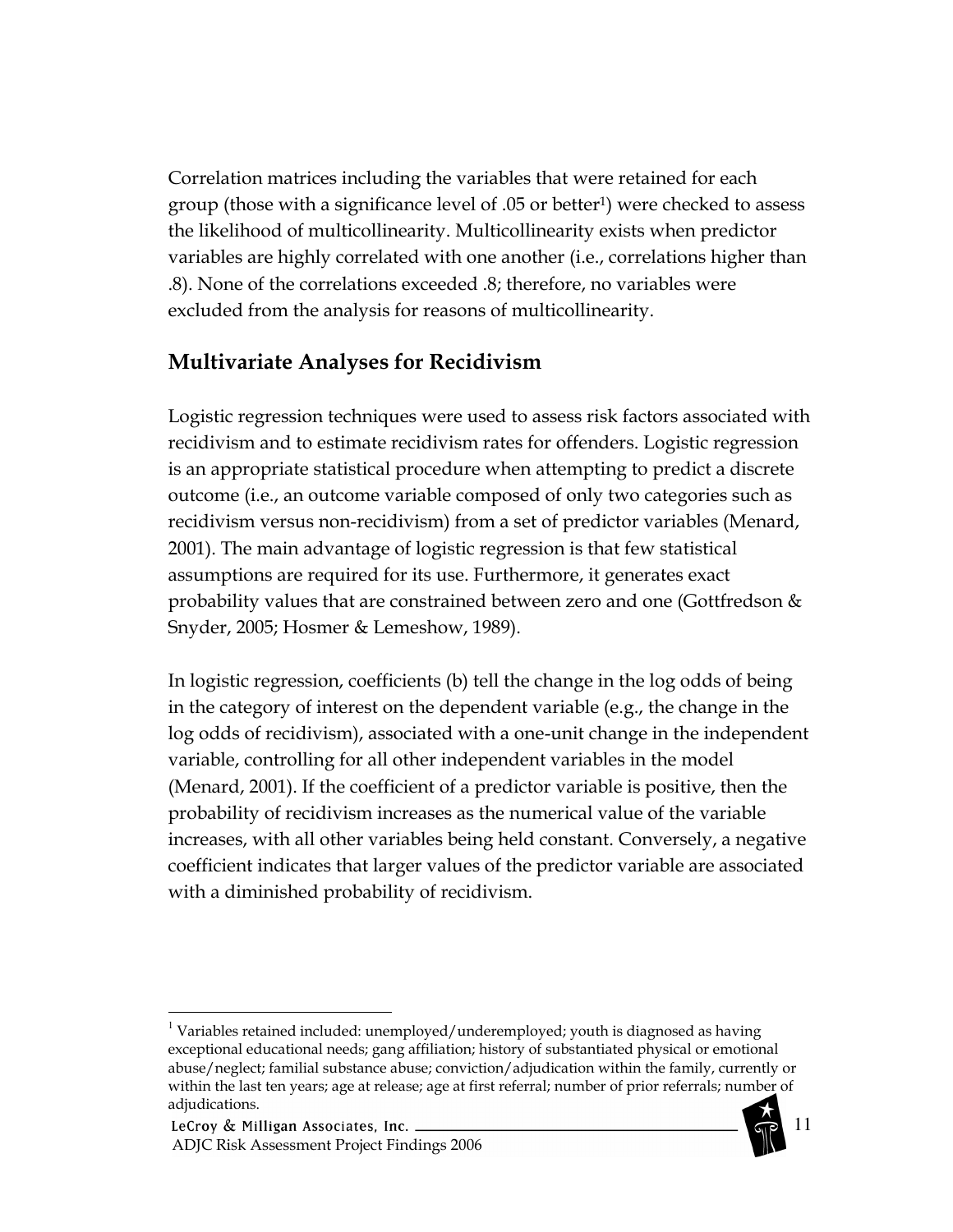Once variables that were significantly related to recidivism were identified through the use of bivariate tests of significance, a system of backward elimination was used to eliminate nonsignificant variables one at a time to identify a parsimonious set of variables. The final model included variables that were significant at the .05 level or better, which, when combined, explained the greatest amount of variance in recidivism. Table 3 presents the results of recidivism, producing a model with four statistically significant variables: age at release, diagnosed as having exceptional educational needs (e.g., learning disability, special education), history of substantiated physical or emotional abuse or neglect, and number of prior referrals. As displayed, all but one of the variables have a positive influence on the odds of recidivism. That is, likelihood of recidivism increases as number of prior referrals increase; likelihood of recidivism also increases with intellectual/educational deficits and with a history of substantiated physical and/or emotional abuse or neglect. Additionally, likelihood of recidivism decreases as age at release increases.

| <b>Variables</b>                         |            | b         | s.e.   | В      |
|------------------------------------------|------------|-----------|--------|--------|
| Age at release***                        |            | $-1.0983$ | .0896  | .3334  |
| Intellectual deficits**                  |            | .5536     | .1727  | 1.7396 |
| History of substantiated physical abuse* |            | .5382     | .2385  | 1.7130 |
| Number of prior referrals***             |            | .0633     | .0134  | 1.0653 |
| Constant***                              |            | 16.6647   | 1.4932 |        |
| -2 Log Likelihood                        | 949.249    |           |        |        |
| Goodness of Fit                          | 938.557    |           |        |        |
| Nagelkerke R <sup>2</sup>                | .298       |           |        |        |
| Model Chi-Square                         | 228.812*** |           |        |        |
| Degrees of Freedom<br>4                  |            |           |        |        |
| <b>Correctly Predicted</b>               | 75.71%     |           |        |        |

#### Table 3. Logistic regression results

l \*\*\*p<.001, \*\*p<.01, \*p<.05.  $N = 980$ .

The percentage of cases correctly predicted by the model (last row of Table 3) shows the overall success of the model in correctly predicting whether an offender was returned to custody. The regression model predicting

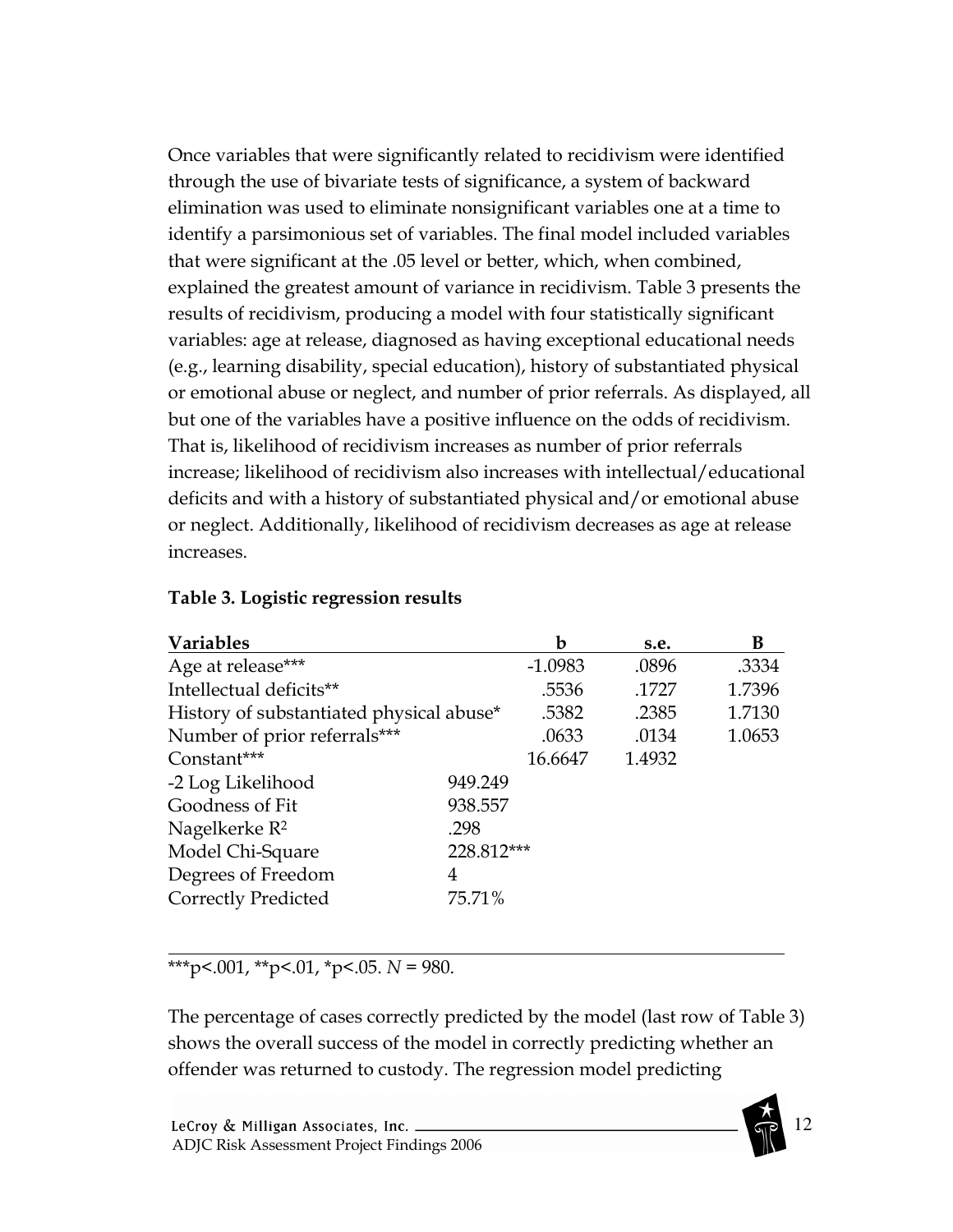recidivism improves our ability to identify offenders most likely to recidivate and not recidivate over chance alone (71.1 percent versus 75.7 percent<sup>2</sup>).

#### Calculation of Predicted Probabilities

Upon identifying the risk model that explained the greatest amount of variance in recidivism, the next step was to estimate the probability of subsequent recidivism by calculating predicted probabilities. The maximum likelihood coefficients for the four variables shown in Table 3 (listed under the column "b") were entered into the following equation (e is the number 2.718282) (Menard, 2001). The predictions are calculated on the validation sample as opposed to the construction sample from which the equation was derived.

 $Y = e^{A+B1X1+B2X2+B3X3+B4X4}$  $1+e$  A+B1X1+B2X2+B3X3+B4X4

By calculating predicted probabilities, the interim risk tool reports the likelihood (in percentage terms) that a juvenile will recidivate. For instance, the likelihood of a youth recidivating who is 15.41 years of age at time of release, has 28 prior referrals, is reported to have exceptional educational needs (e.g., learning disability, special education), but does not have a history of substantiated physical and/or emotional abuse or neglect is 88.74 percent. The probability of recidivism for a youth who is 17.35 years of age at release, has eight prior referrals, has no known exceptional educational needs (e.g., learning disability, special education), and does not have a history substantiated physical or emotional abuse or neglect is 13.23 percent.

Upon calculating the likelihood of recidivism, the distribution of scores were examined to determine cutoff points that would allow placement of all juveniles into three risk groups (low, medium, and high). The cutoff points were determined by selecting scores that resulted in the greatest discrimination between low-, medium-, and high-risk groups and subsequent

LeCroy & Milligan Associates, Inc. \_

 $\overline{a}$ 

ADJC Risk Assessment Project Findings 2006

<sup>2</sup> 28.9 percent of the construction sample recidivated while 71.1 percent of the sample did not recidivate. Accordingly, our "best guess" would be to predict that an offender did not recidivate, of which we'd be correct 71.1 percent of the time. The regression model improves our ability to correctly predict the outcome to 75.71 percent of the time.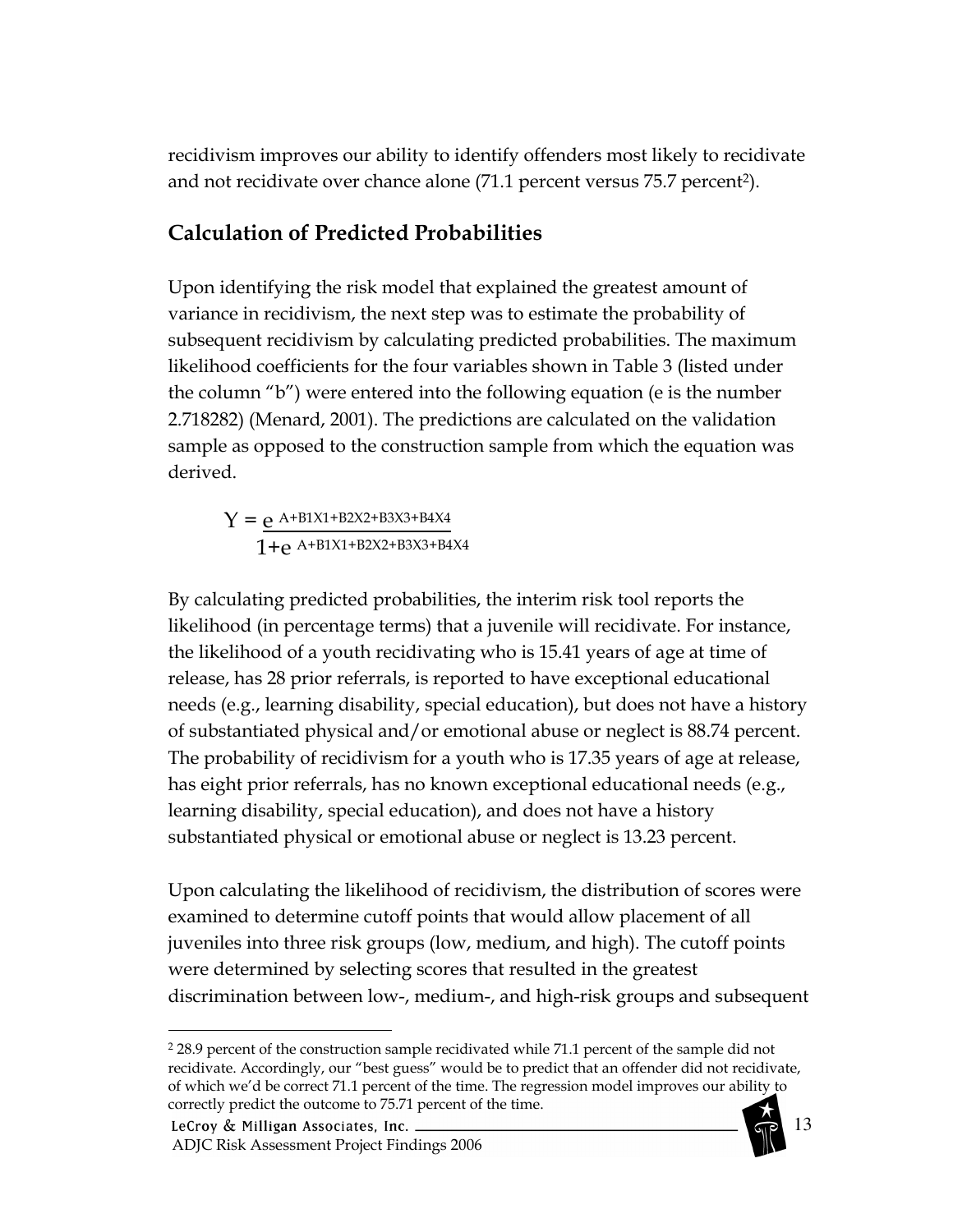recidivism. Cutoff points were also determined by considering two types of prediction error that occur in prediction models: false negatives and false positives (Jones, 1996). For instance, models may err with a false negative prediction; that is, misclassifying a youth as being likely to succeed (low-risk), when the youth actually recidivates. Second, the model may err with a false positive prediction - misclassifying a youth as being likely to recidivate (a risk), when the youth actually "succeeds." Both types of error are not viewed equally and both have important consequences that should be assessed. False negatives have obvious implications for public safety while the rate of false positives has implications for fairness, equity, and budgeting. Oftentimes, an error that results in identifying an offender as low-risk who then reoffends (false negative) is considered to be the more serious because it can endanger public safety. Accordingly, cutoff scores were based on low levels of false negatives.

Table 4 presents statistics describing the efficacy of the risk tool in estimating recidivism. These statistics include the cutoff points for probability of recidivism, the respective classification/risk level, the number and percentage of cases in each classification group along with their respective recidivism rate.

| Probability of |                |              | <b>Subsequent</b><br>Recidivism |
|----------------|----------------|--------------|---------------------------------|
| Recidivism     | Classification | Cases $(\%)$ | Cases $\binom{0}{0}$            |
| $00 - 5899$    | Low            | 498 (84.8%)  | $110(22.1\%)$                   |
| $.59 - .7899$  | Medium         | $65(11.1\%)$ | 31 (47.7%)                      |
| $.79+$         | High           | 24 $(4.1\%)$ | $17(70.8\%)$                    |

Table 4. Subsequent Recidivism Rate

 $N = 587$  (validation sample).

In the validation sample, 84.8 percent and 4.1 percent of the assessments were low-risk and high-risk respectively while 11.1 percent were medium-risk. The subsequent recidivism rate of the low-risk group is 22.1 percent compared with 70.8 percent for the high-risk group. That is, the recidivism rate for the high-risk group is over three times the rate for the low-risk group. Accordingly, the three risk levels have recidivism rates that are distinctly different from each other.

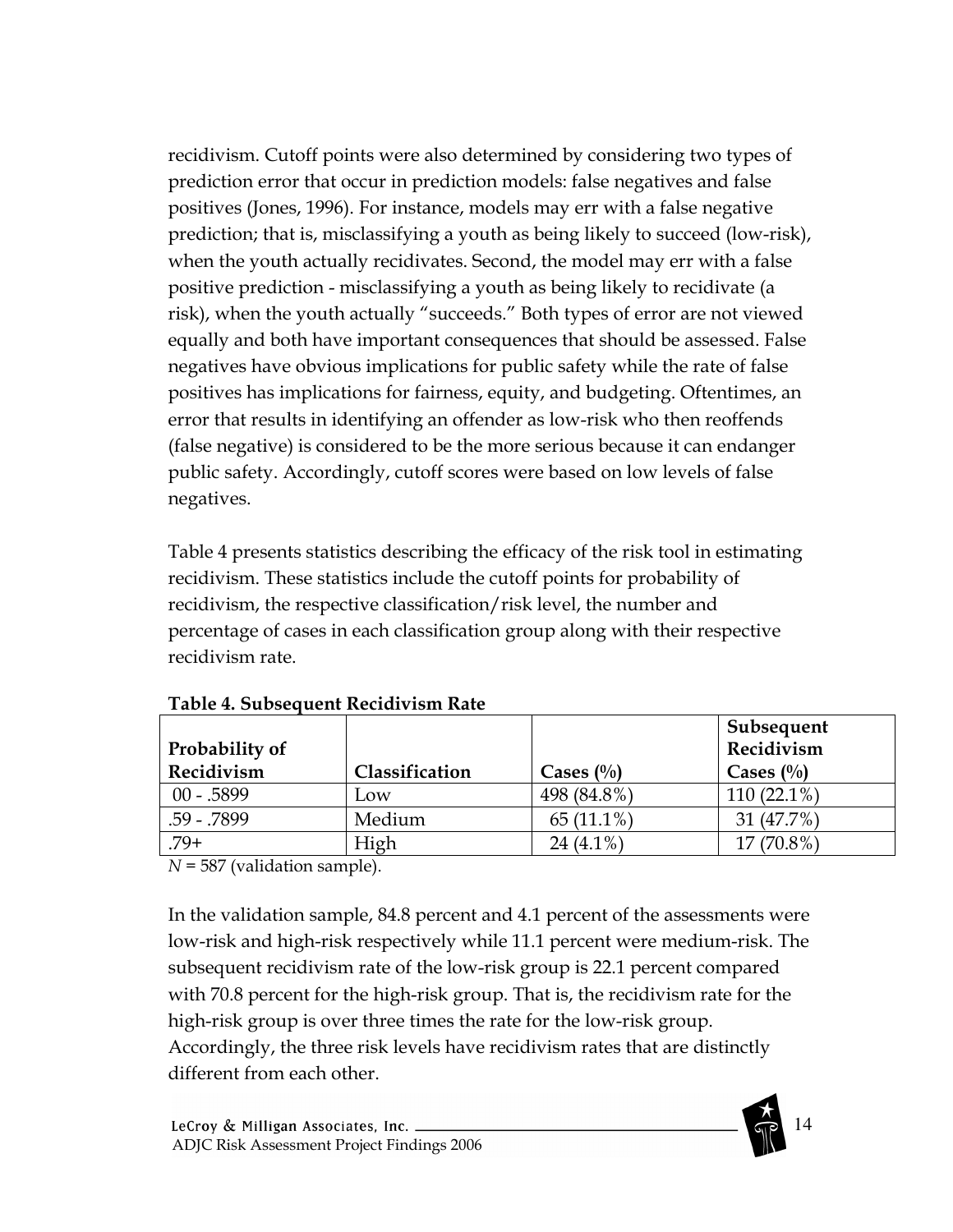#### Sensitivity Analysis

One final consideration is how well the interim risk tool predicts for different subgroups of the juvenile population – males versus females and subgroups by race/ethnicity. This section presents data demonstrating the discriminating ability of the risk tool for gender and race/ethnicity. All of the sensitivity analyses are based on data from the validation sample, which is independent of the construction sample.

Table 5 presents the relationship between risk level and recidivism for males and females. The interim risk tool classifies approximately 84 percent of females as low-risk, 13 percent as medium-risk, and three percent as highrisk. The subsequent recidivism rates, beginning with females classified as low-risk is 9, 44, and 50 percent respectively. The risk tool classifies approximately 85 percent of males as low-risk, 11 percent as medium-risk, and four percent as high-risk. The subsequent recidivism rate for males so classified is 24, 48, and 73 percent. Accordingly, low-risk males have almost a 24 percent recidivism rate while low-risk females have a nine percent rate; high-risk males have almost a 73 percent recidivism rate and high-risk females have a 50 percent rate.

| Female         |                      |                          |                | Male                 |                          |
|----------------|----------------------|--------------------------|----------------|----------------------|--------------------------|
|                |                      | Subsequent<br>Recidivism |                |                      | Subsequent<br>Recidivism |
| Classification | Cases $\binom{0}{0}$ | Cases $(\%)$             | Classification | Cases $\binom{0}{0}$ | Cases $\binom{0}{0}$     |
| Low            | 58 (84.1)            | 5(8.6)                   | Low            | 440 (84.9)           | 105(23.9)                |
| Medium         | 9(13.0)              | 4(44.4)                  | Medium         | 56 $(10.8)$          | (48.2)<br>27             |
| High           | 2(2.9)               | (50.0)                   | High           | 22(4.2)              | 16(72.7)                 |

Table 5. Sensitivity Analysis by Gender

Table 6 reports the ability of the interim risk tool to predict recidivism by different racial/ethnic groups. For example, low-risk white youth have a 21 percent recidivism rate while low-risk Hispanic youth have a 22.6 percent recidivism rate; high-risk white youth have a 75 percent recidivism rate and high-risk Hispanic have an 80 percent rate. For all groups with the exception of American Indians, recidivism increases with increasing risk, and all three of these groups have recidivism rates three times greater than their low-risk counterparts. The interim risk tool does not perform as well for American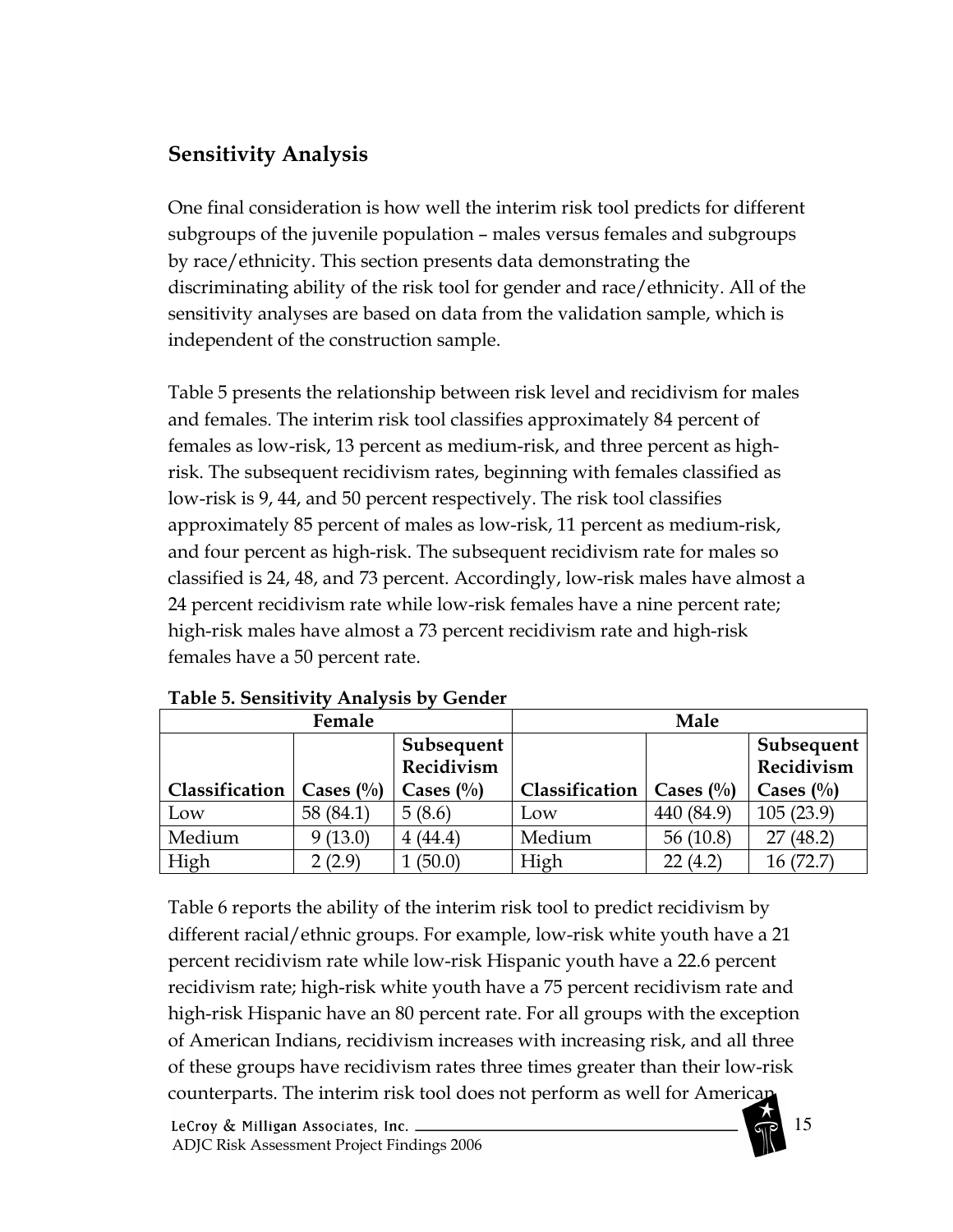Indian youth as for the other racial/ethnic groups; for example, the six American Indian youth who recidivated were classified as low-risk, while the four American Indian youth classified as medium- or high-risk did not recidivate. However, because the number of American Indian youth in the study is quite small, it is difficult to know if the instrument might perform more adequately with a larger sample.

|                | Caucasian            |                          |                | Hispanic     |                          |
|----------------|----------------------|--------------------------|----------------|--------------|--------------------------|
|                |                      | Subsequent<br>Recidivism |                |              | Subsequent<br>Recidivism |
| Classification | Cases $\binom{0}{0}$ | Cases $\binom{0}{0}$     | Classification | Cases $(\%)$ | Cases $(\%$              |
| Low            | 162 (89.5)           | 34(21.0)                 | LOW            | 208 (80.3)   | (22.6)<br>47             |
| Medium         | 15(8.3)              | 8(53.3)                  | Medium         | 36(13.9)     | 18(50.0)                 |
| High           | 4(2.2)               | 3(75.0)                  | High           | 15(5.8)      | 12(80.0)                 |

#### Table 6. Sensitivity Analysis by Race/Ethnicity

|                | African-<br>American |                          |                | American<br>Indian   |                          |
|----------------|----------------------|--------------------------|----------------|----------------------|--------------------------|
|                |                      | Subsequent<br>Recidivism |                |                      | Subsequent<br>Recidivism |
| Classification | Cases $\binom{0}{0}$ | Cases $(\%)$             | Classification | Cases $\binom{0}{0}$ | Cases $(\%)$             |
| Low            | 56 (86.2)            | 12(21.4)                 | Low            | 28 (87.5)            | 6(21.4)                  |
| Medium         | 6(9.2)               | 3(50.0)                  | Medium         | 3(9.4)               | 0(0.0)                   |
| High           | 3(4.6)               | 2(66.7)                  | High           | 1 (3.1               | 0(0.0)                   |

Note: Analysis by Asian youth and youth identified as "Other" Racial/Ethnic background are excluded from analysis due to their low representation in the sample (N=5 and N=3, respectively).

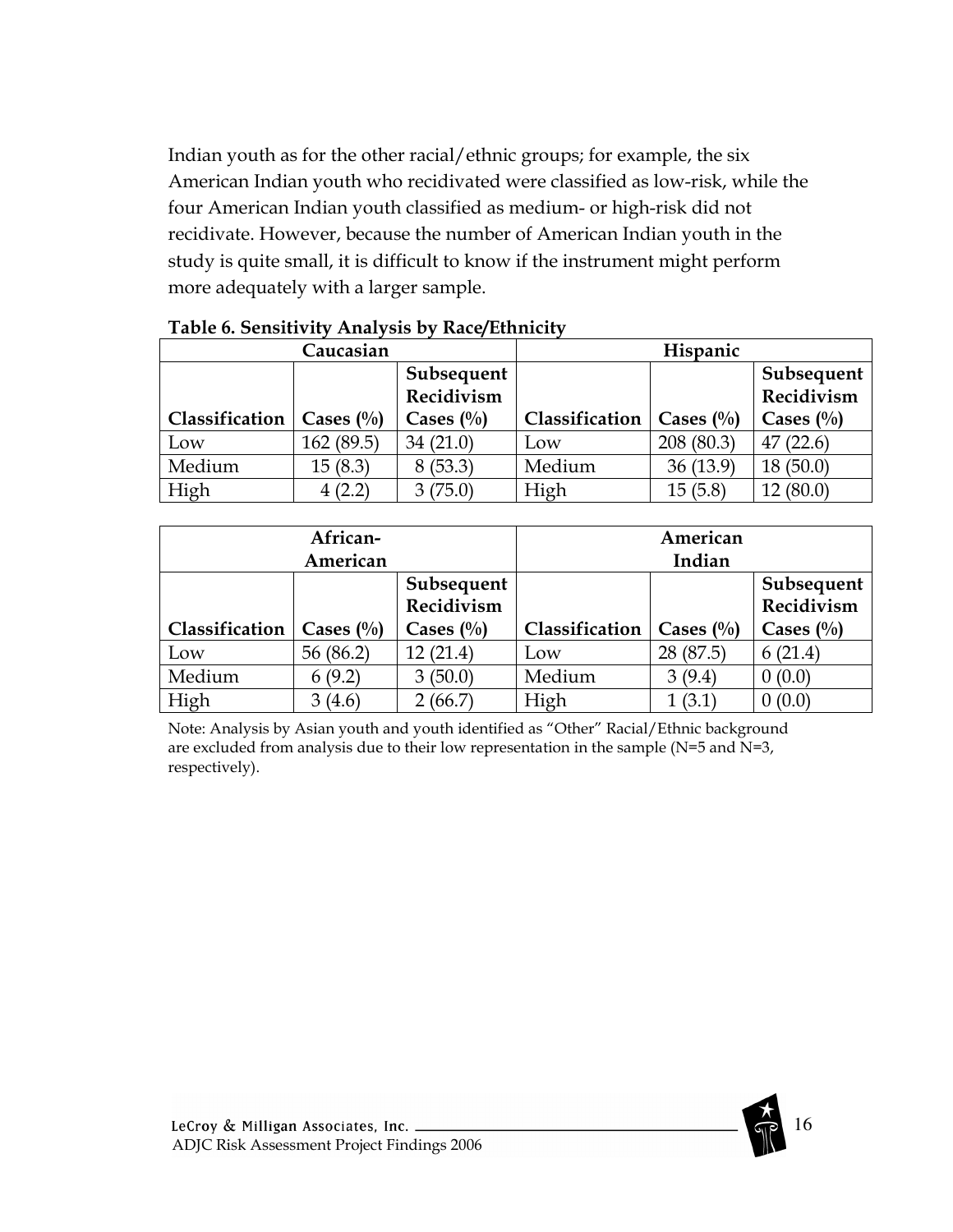# Conclusion

The purpose of this project was to develop an interim risk tool that predicts recidivism better than the current ADJC risk prediction instrument. In developing the interim risk tool, we performed several statistical procedures which assessed factors related to subsequent recidivism. These procedures included conducting bivariate tests of significance (e.g., chi-square and difference of means t tests), performing logistic regression to assess the contribution of each predictor variable on recidivism, and calculating predicted probabilities to predict the likelihood of subsequent recidivism. The interim risk tool was subsequently tested on an independent validation sample to assess its ability to distinguish offenders with a high-risk of recidivating from those with a low-risk.

The variables that are statistically significant in predicting recidivism include age at release, number of prior referrals, a history of substantiated physical or emotional abuse or neglect, and diagnosed with exceptional educational needs (e.g., special education, learning disability). Results indicate that the interim risk tool can distinguish between low-, medium-, and high-risk groups and subsequent recidivism. Also, the interim risk tool is shown to discriminate among subgroups of the juvenile population (i.e., gender, race/ethnicity).

The variables identified as most predictive of recidivism are generally consistent with those supported in the literature. For instance, educational deficits and a history of abuse/neglect have been shown to be some of the most predictive factors of recidivism; similarly, they have been identified in the literature as targets for effective intervention (Edwards et al., 2005; Fergusson & Horwood, 1995; Hawkins & Lishner, 1987; Wasserman et al., 2003; Widom, 1989). For instance, the American Academy of Child and Adolescent Psychiatry (2001) provides suggestions for addressing the educational needs of incarcerated youth which include developing stronger ties to public school programs, providing comprehensive educational and developmental screenings, and systematically identifying incarcerated youth with special educational needs. Furthermore, a growing body of literature

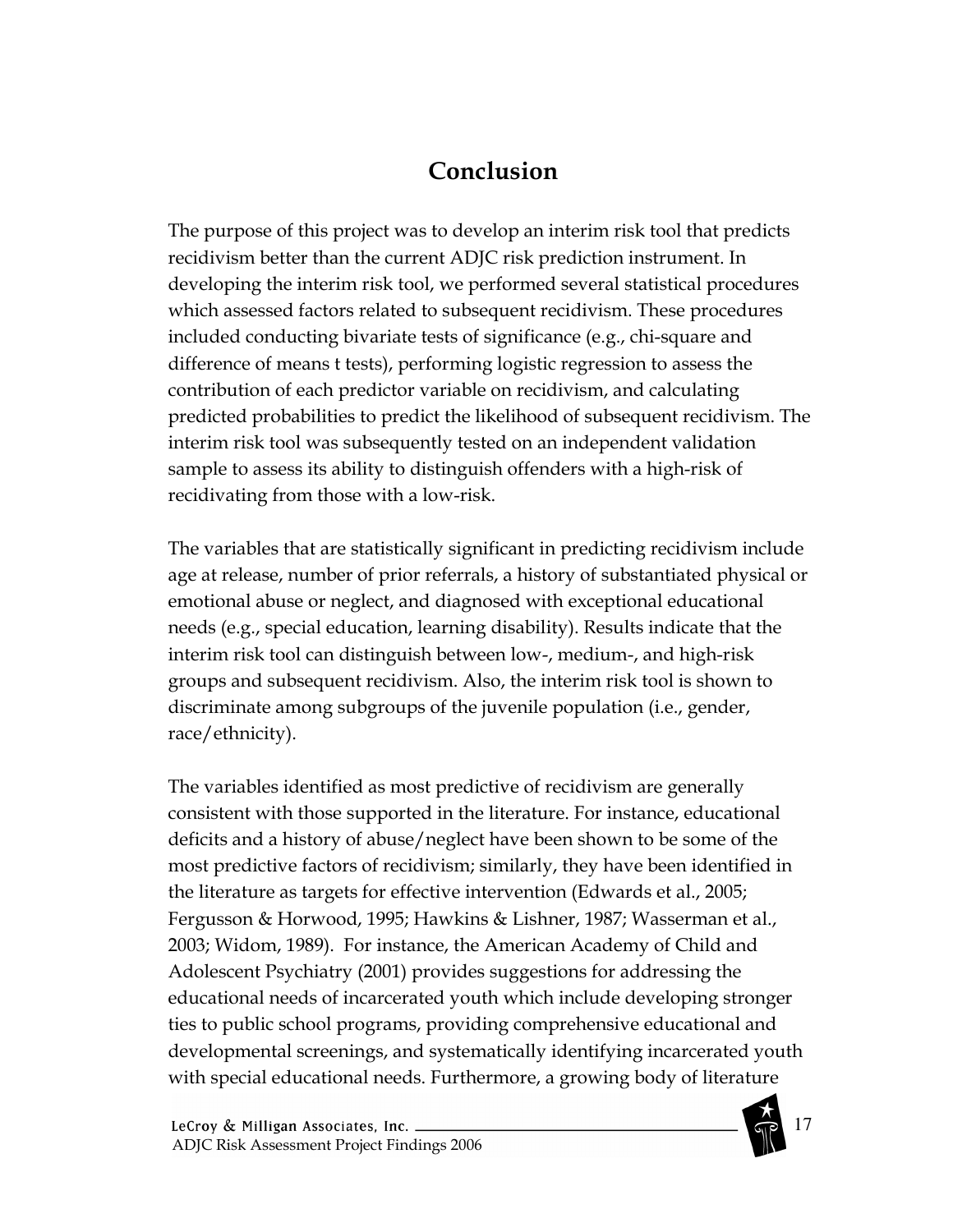stresses the importance of addressing underlying trauma associated with a history of abuse or neglect in attempts to reduce delinquent behavior (e.g., U.S. Department of Health and Human Services, 1996; Widom, 1989, 2000). Accordingly, these factors have implications for the rehabilitation of juvenile offenders. A third factor found to be predictive of recidivism – number of prior referrals – is also consistent with research on risk assessment. This literature suggests that the "best predictor of future behavior is past behavior" and that criminal history factors are one of the strongest predictors of recidivism (Gottfredson & Moriarty, 2006: 192).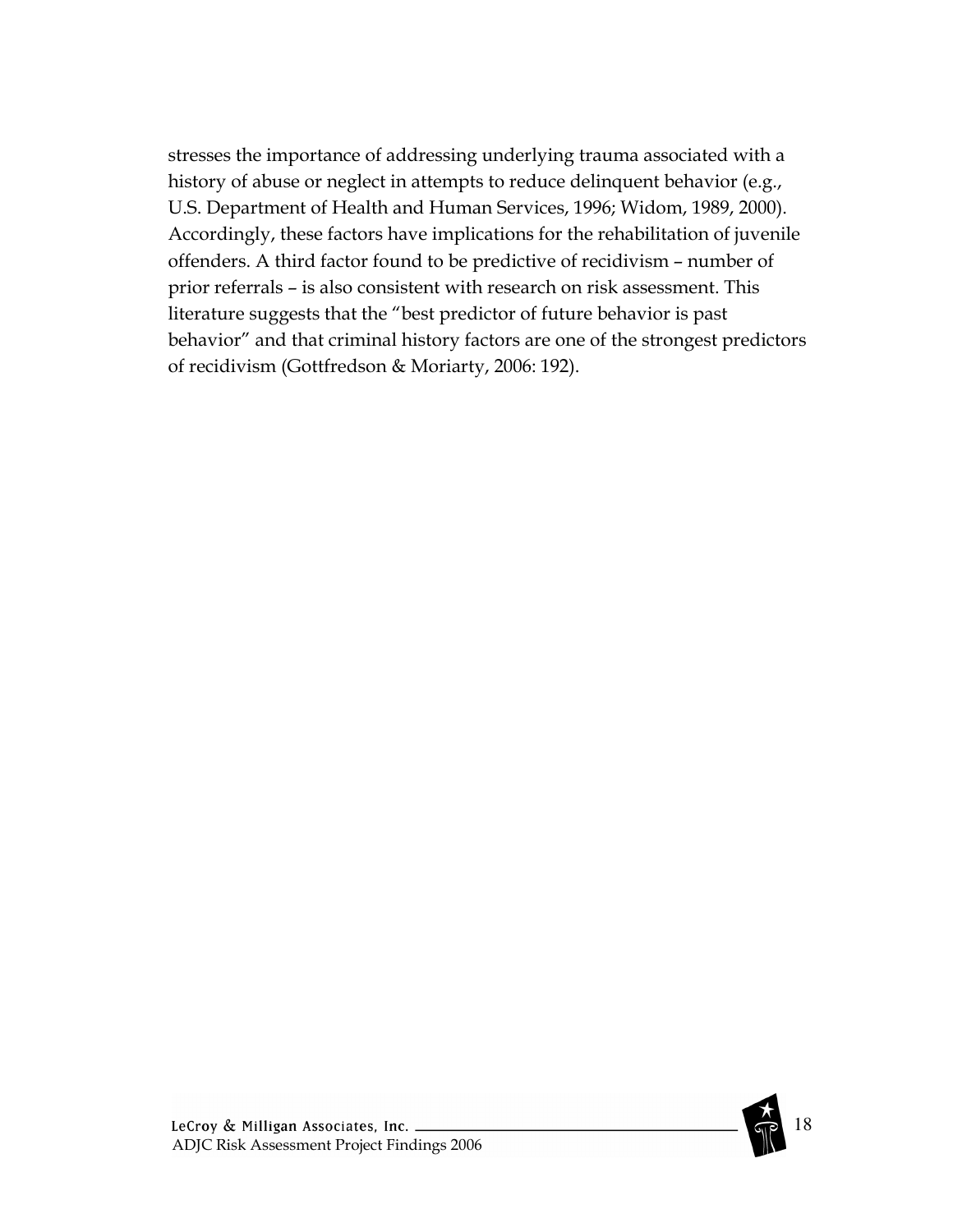## Recommendations

It is recommended that ADJC adopt the developed interim risk tool as risk can be predicted with greater precision than is provided by the current system (i.e., the interim risk tool provides greater discrimination between high-, medium-, and low-risk cases and used an independent validation sample to test the extent that empirically derived relationships persist across samples). Furthermore, the interim risk tool allows for the calculation of the likelihood (in percentage terms) that a juvenile will return to custody.

The interim risk tool will require programming into the current information system using the predicted probability equation (see page 13) and maximum likelihood coefficients corresponding to the variables that were determined to be most predictive of recidivism (page 12). Once the formula is programmed into a database (SPSS, Excel) along with the corresponding coefficients, risk administrators will be able to enter a youth's score on the four variables to calculate the percentage of risk for return to custody for each juvenile. When implementing such programming, it is necessary to differentiate between missing data and a score of zero that represents the absence of the variable (e.g., a score of zero would indicate that a youth is not diagnosed as having exceptional educational needs). Accordingly, it is important that missing values not be coded with a score of zero. If data are missing from any of the four predictor variables, risk scores can not be estimated.

Reliability of the risk assessment tool must be included in the implementation of the interim risk tool. That is, risk administrators and users need to be trained both in the collection of information on the predictive items but also on the utility of the revised system. Therefore, it is recommended that administrators and users of the risk tool be trained on how the tool is used, its predictive validity, and the theoretical constructs that support its use. This training should also include operational definitions with the items to be scored, as this may also reduce error and increase reliability.

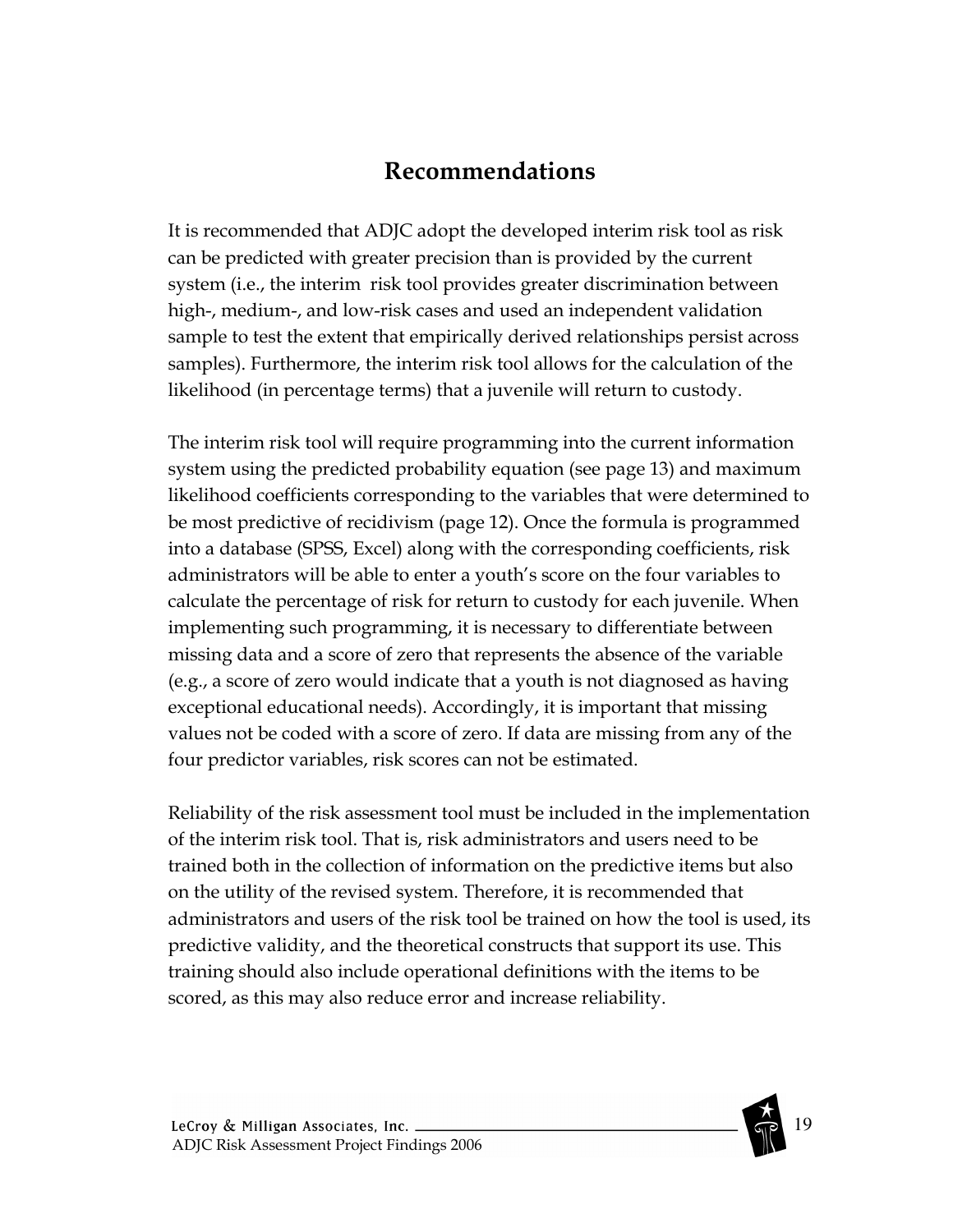It is also recommended that ADJC plan for the subsequent validation of their risk assessment tool on a regular basis (i.e., annually). Validity of instruments can change over time as juveniles, families, communities, and systems change. The use of a separate independent sample (i.e., cross-validation) should be used for subsequent validation research.

Finally, it is recommended that ADJC examine how best to match treatment according to risk-level and assessed need. Research on risk assessment recommends that programs follow the three principles of risk, need, and responsivity; simply matching programs to an offender's risk level, while ignoring criminogenic needs and responsiveness to treatment, is insufficient for effective programming (Andrews et al., 2006). It is thereby important to match modes of treatment and services with an offender's risk level, intervention needs, and learning style and abilities in order to reduce subsequent recidivism.

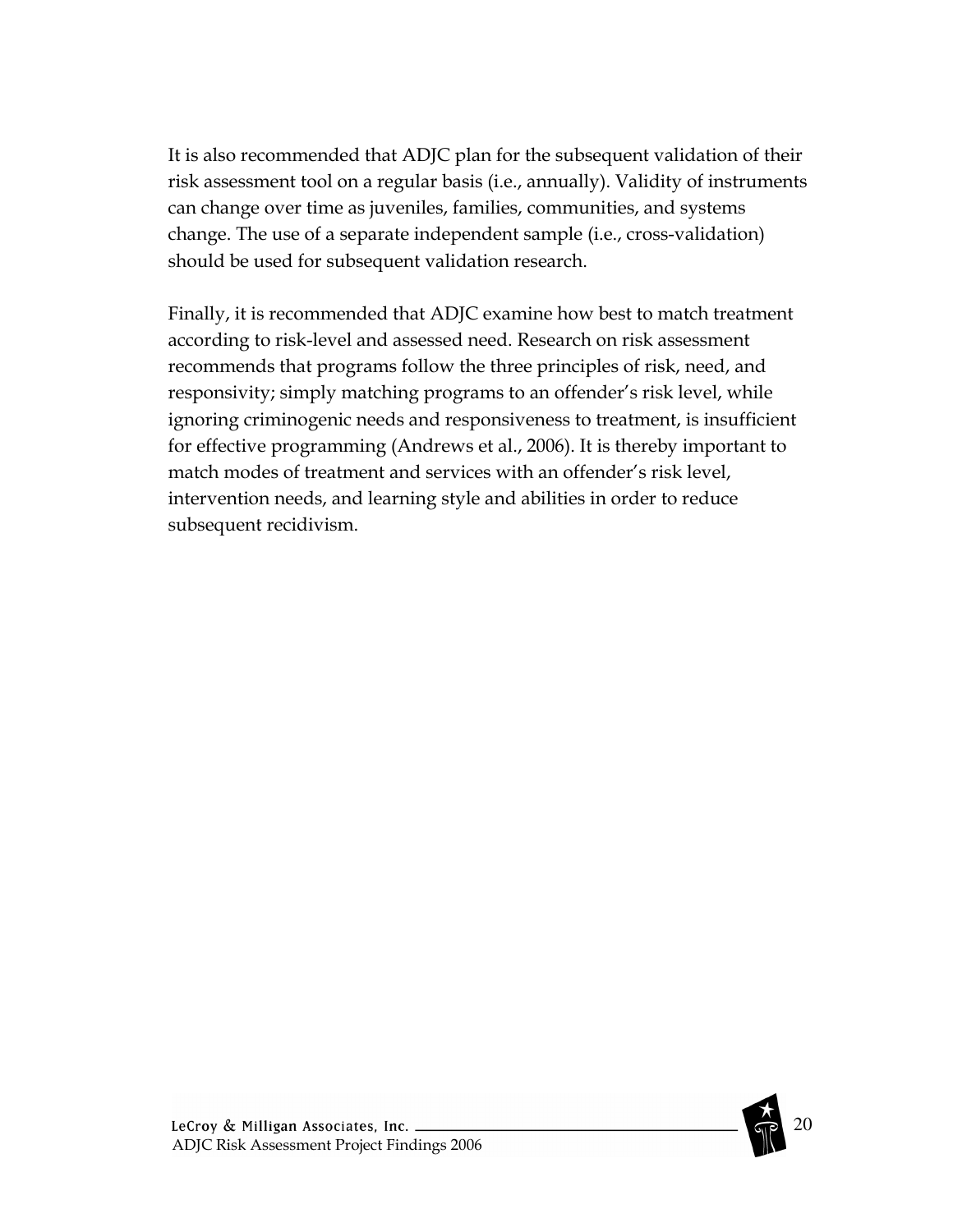# References

Agnew, R. (1992). Foundation for a general strain theory of crime and delinquency. Criminology, 30, 47-87.

Akers, R. (1985). Deviant behavior: A social learning approach, 3rd ed. Belmont, CA: Wadsworth.

American Academy of Child and Adolescent Psychiatry (2001). Recommendations for juvenile justice reform. Washington, DC: American Academy of Child and Adolescent Psychiatry. Retrieved online at: http://www.uiowa.edu/~nrcfcp/dmcrc/pdf/everything6.pdf.

Andrews, D.A., Bonta, J., & Hoge, R.D. (1990). Classification for effective rehabilitation: Rediscovering psychology. Criminal Justice and Behavior, 17, 19- 52.

Andrews, D.A., Bonta, J., & Wormith, J. S. (2006). The recent past and near future of risk and/or need assessment. Crime and Delinquency, 52, 7-27.

Andrews, D.A., Kiessling, J., Robinson, D. & Mickus, S. (1986). The risk principle of case classification: An outcome evaluation with young adult probationers. Canadian Journal of Criminology, 28, 377-384.

Bonta, J. (1996). Risk-needs assessment and treatment. In A.T. Harland (Ed), Choosing correctional options that work: Defining the demand and evaluating the supply (pp. 18-32). Thousand Oaks, CA: Sage.

Bonta, J. (2002). Offender risk assessment: Guidelines for selection and use. Criminal Justice and Behavior, 29, 355-379.

Brown, M. (1996). Refining the risk concept: Decision context as a factor mediating the relation between risk and program effectiveness. Crime and Delinquency, 42, 435-455.

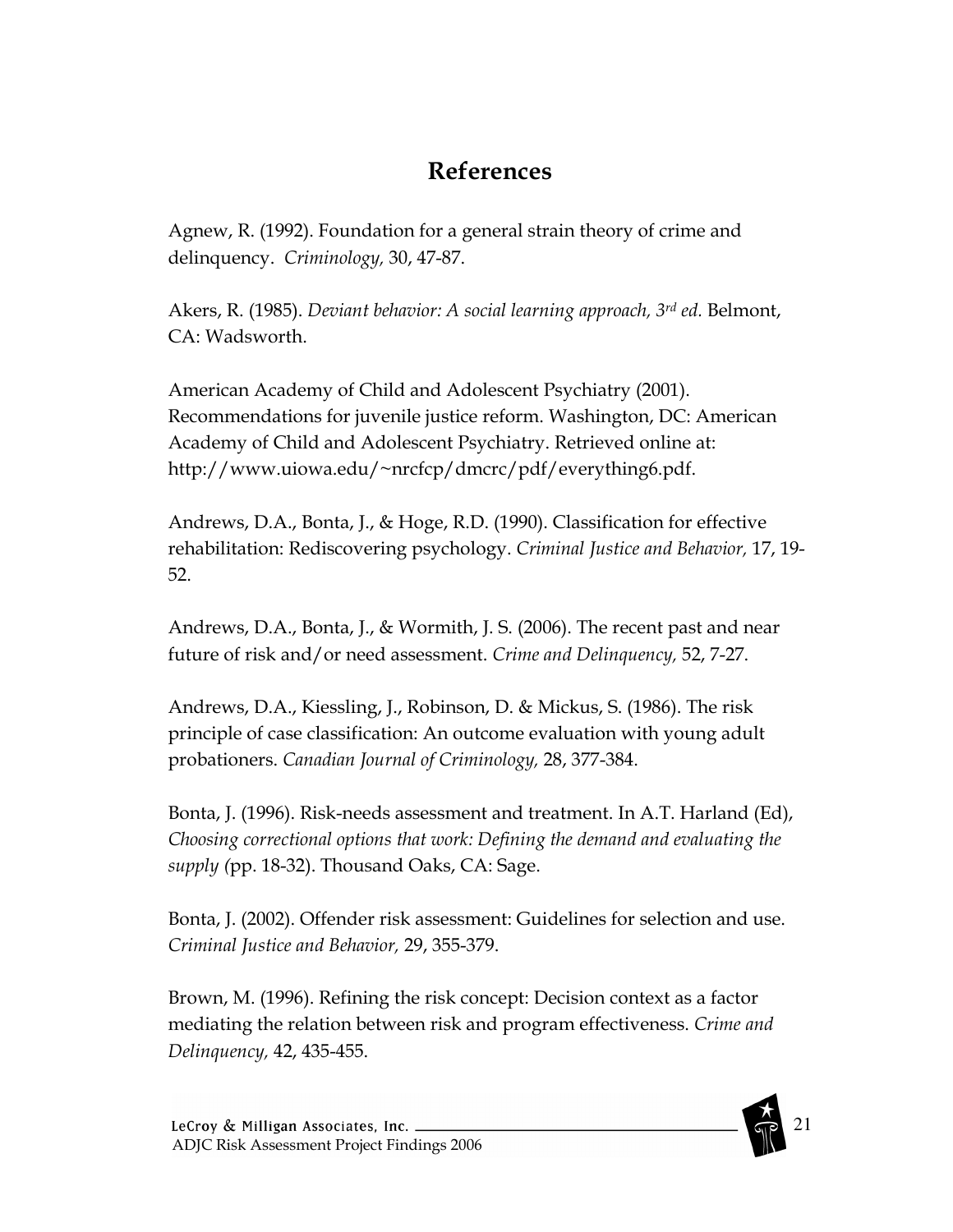Cottle, C., Lee, R.J., & Heilbrun, K. (2001). The prediction of criminal recidivism in juveniles: A meta-analysis. Criminal Justice and Behavior, 28, 367- 394.

Edwards, V.J., Anda, R.F., Dube, S.R., Dong, M., Chapman, D.F., & Felitti, V.J. (2005). The wide-ranging health consequences of adverse childhood experiences. In K. Kendall-Tackett & S. Giacomoni (Eds.), Victimization of children and youth: Patterns of abuse, response strategies. Kingston, NJ: Civic Research Institute.

Fergusson, D.M. & Horwood, L.J. (1995). Early disruptive behavior, IQ, and later school achievement and delinquent behavior. Journal of Abnormal Child Psychology, 23, 183-199.

Gottfredson, S. D. (1987). Prediction: An overview of selected methodological issues. In D.M. Gottfredson and M. Tonry (Eds), Prediction and classification: Criminal justice decision making, (pp. 21-52). Chicago, IL: University of Chicago Press.

Gottfredson, D.M. (1987). Prediction and classification in criminal justice decision making. In D.M. Gottfredson and M. Tonry (Eds)., Prediction and classification: Criminal justice decision making, (pp.1-20). Chicago, IL: University of Chicago Press.

Gottfredson, S.D. & Moriarty, L.J. (2006). Statistical risk assessment: Old problems and new applications. Crime and Delinquency, 52, 178-200.

Gottfredson, D.M. & Snyder, H.N. (2005). The mathematics of risk classification: Changing data into valid instruments for juvenile courts. Washington, DC: National Center for Juvenile Justice.

Hawkins, J.D. & Lishner, D.M. (1987). Schooling and delinquency. In E.H. Johnson (Ed.), Handbook on crime and delinquency prevention (pp. 179-221). Westport, CT: Greenwood Press.

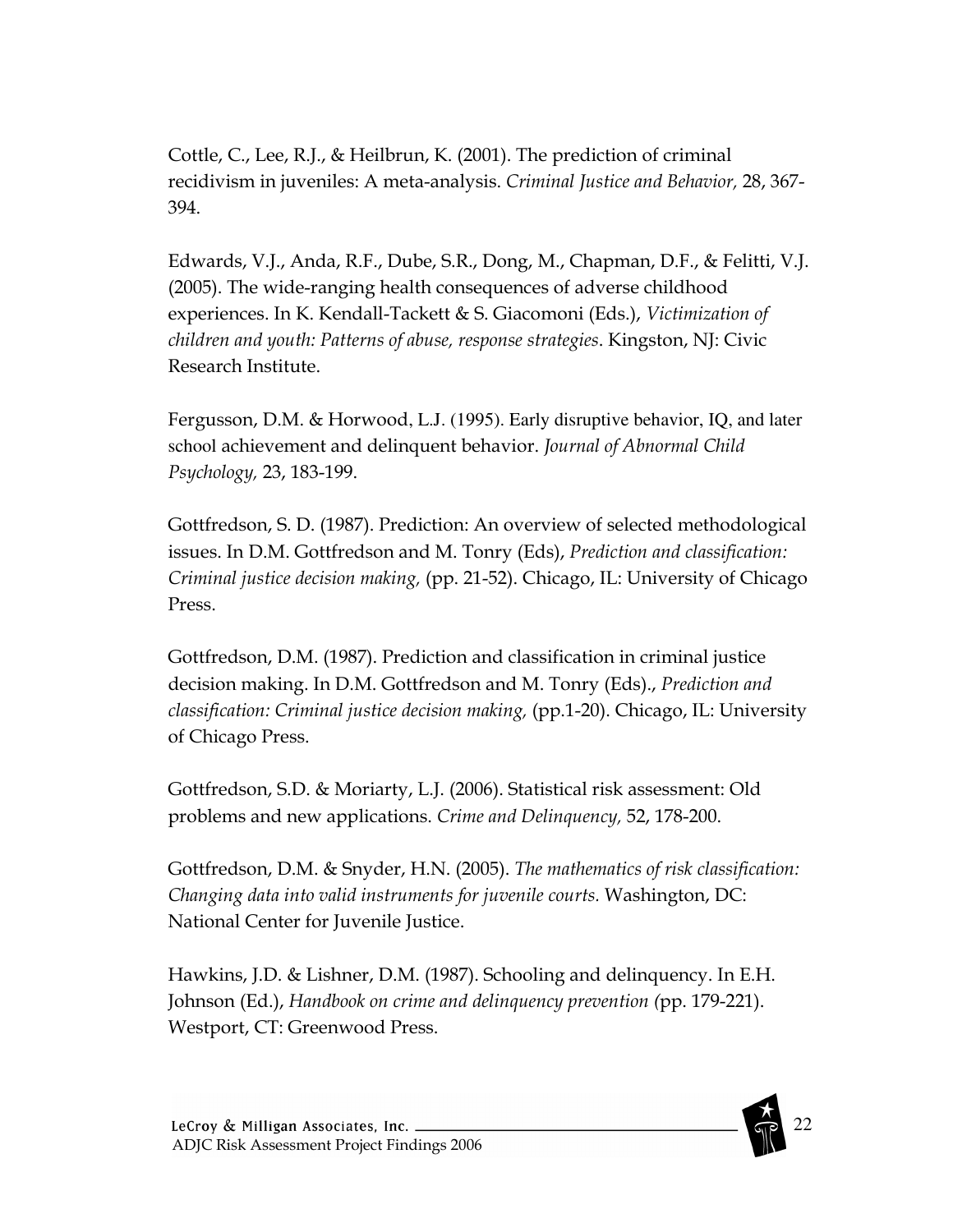Hirschi, T. (1969). Causes of delinquency. Berkeley, CA: University of California Press.

Hosmer, D. W. and S. Lemeshow. 1989. Applied logistic regression. New York, NY: John Wiley and Sons.

Jones, P. (1996). Risk prediction in criminal justice. In A.T. Harland, (Ed.), Choosing correctional options that work: Defining the demand and evaluating the supply (pp. 33-68). Thousand Oaks, CA: Sage.

Krysik, J., & LeCroy, C.W. (2002). The empirical validation of an instrument to predict risk of recidivism among juvenile offenders. Research on Social Work Practice, 12, 71-81.

LeCroy, C.W., Krysik, J. & Palumbo, D. (1998). Empirical validation of the Arizona risk/needs instrument and assessment process. Tucson, AZ: LeCroy and Milligan Associates, Inc.

Menard, S. (2001). Applied logistic regression analysis, 2nd ed. Thousand Oaks, CA: Sage.

Shaw, C. & McKay, H. (1972). Juvenile delinquency and urban areas. Chicago, IL: University of Chicago Press.

Sutherland, E., & Cressey, D. (1978). A sociological theory of criminal behavior. Criminology, 10, 77-83.

U.S. Department of Health and Human Services. (1996). Third national incidence study of child abuse and neglect, 1986-1993. Washington, DC: U.S. Dept. of Health and Human Services, Administration for Children and Families.

Van Voorhis, P. & Brown, K. (1996). Risk classification in the 1990s. National Institute of Corrections.